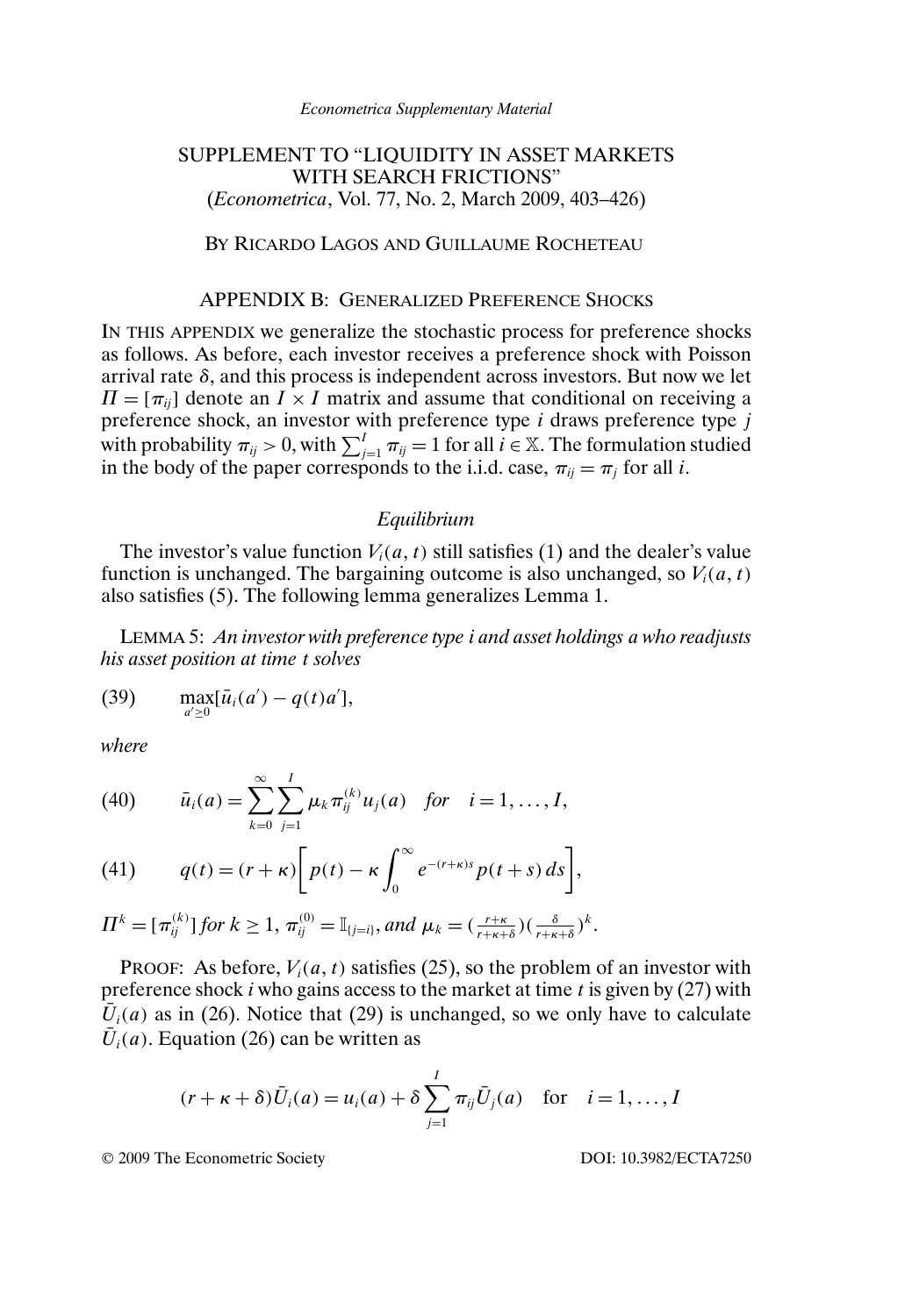or, equivalently,

(42) 
$$
\left(\mathbf{I} - \frac{\delta}{r + \kappa + \delta}H\right)\bar{\mathbf{u}} = \frac{r + \kappa}{r + \kappa + \delta}\mathbf{u},
$$

where **I** is the  $I \times I$  identity matrix, and  $\bar{u}$  and  $u$  are  $I \times 1$  vectors with *i*th entry  $\bar{u}_i(a) \equiv (r + \kappa) \bar{U}_i(a)$  and  $u_i(a)$ , respectively. Since  $\lim_{k \to \infty} \left( \frac{\delta}{r + \kappa + \delta} \prod_{i=1}^{k} \right)^k = 0$ ,  $(I - \frac{\delta}{r + \kappa + \delta} H)^{-1}$  exists,  $\sum_{k=0}^{\infty} (\frac{\delta}{r + \kappa + \delta} H)^{k}$  converges, and  $(I - \frac{\delta}{r + \kappa + \delta} H)^{-1}$  =  $\sum_{k=0}^{\infty} (\frac{\delta}{r+\kappa+\delta} \Pi)^k$ . Thus

$$
\bar{\mathbf{u}} = \sum_{k=0}^{\infty} \left( \frac{\delta}{r + \kappa + \delta} \Pi \right)^k \frac{r + \kappa}{r + \kappa + \delta} \mathbf{u},
$$

which can be written as in (40). Substitute  $\overline{U}_i(a) = \overline{u}_i(a)/(r + \kappa)$  and (29) into (27), and multiply through by  $(r + \kappa)$  to obtain the formulation of the investor's problem stated in the lemma. *Q.E.D.*

Intuitively,  $\bar{u}_i(a)/(r + \kappa)$  is the expected discounted utility to an investor with preference type i from holding a until the next (*effective*) time when he readjusts his holdings. We can write

$$
\bar{u}_i(a) = \sum_{k=0}^{\infty} \mu_k \bar{u}_i^{(k)}(a),
$$

where  $\mu_k$  is the probability the investor receives k preference shocks before his next effective contact with a dealer, and

(43) 
$$
\bar{u}_i^{(k)}(a) \equiv \sum_{j=1}^I \pi_{ij}^{(k)} u_j(a)
$$

is his expected utility conditional on preference type  $i$  and conditional on his receiving k preference shocks over that time period. With this generalized expression for  $\bar{u}_i(a)$ , a choice of asset holdings,  $a_i(t)$ , still satisfies (9), and Lemma 2 and (11) remain unchanged.

The law of motion for the measure of investors with preference type  $i$  is

$$
\dot{n}_i(t) = \delta \sum_{j=1}^I \pi_{ji} n_j(t) - \delta n_i(t),
$$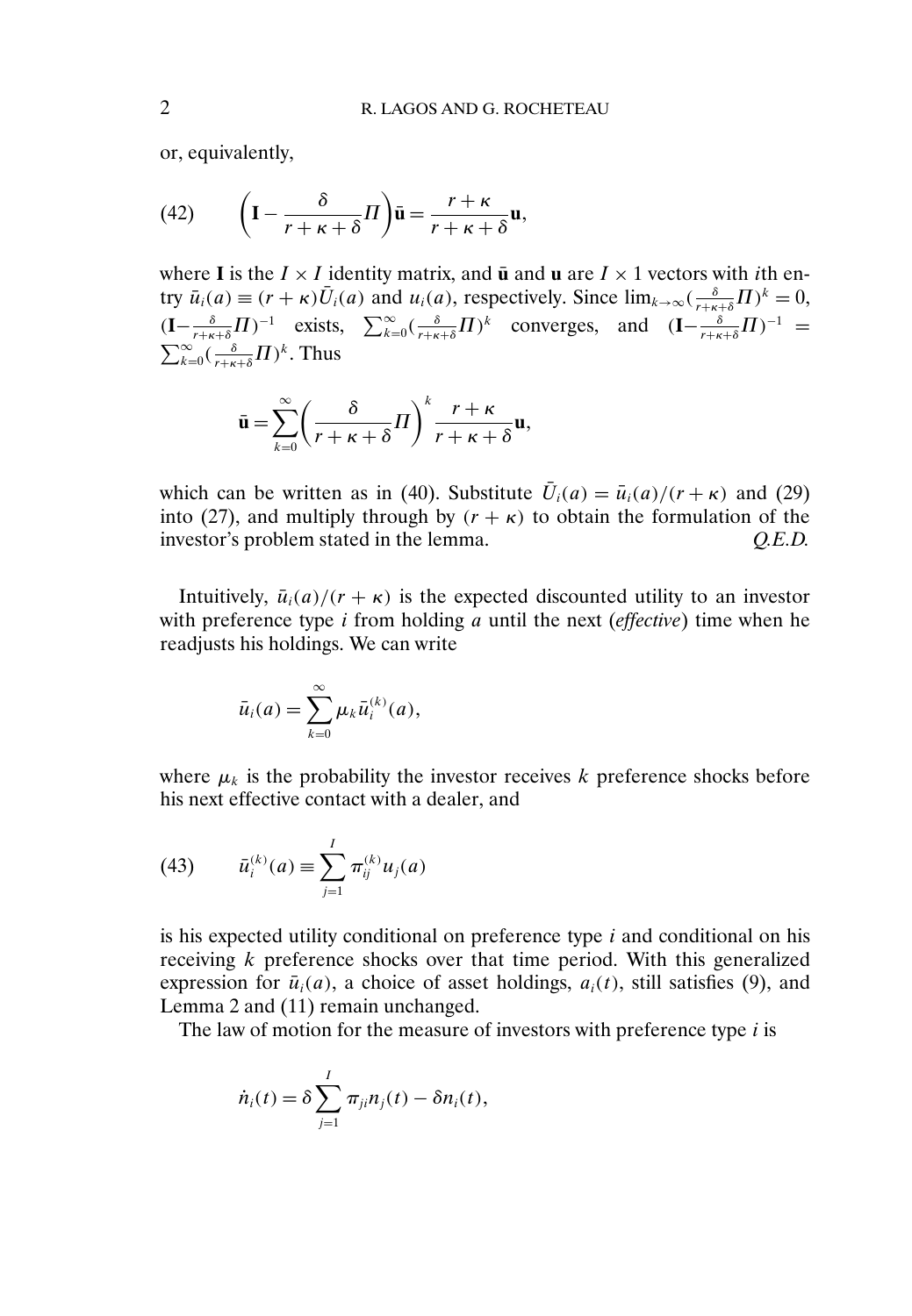which implies  $\mathbf{n}(t) = \mathbf{n}(0)e^{\delta(H-\mathbf{I})t}$ , where **I** is the  $I \times I$  identity matrix and  $\mathbf{n}(t)$ denotes the  $1 \times I$  vector with *i*th element  $n_i(t)$ . Thus

(44) 
$$
n_i(t) = \sum_{j=1}^I \rho_{ji}(t) n_j(0),
$$

where  $\rho_{ji}(t)$  denotes the *ji*th element of the matrix  $e^{\delta (II-I)t}$  and represents the transition probability for an investor from preference type  *to preference* type  $i$  in a period of length  $t$ . The clearing condition in the interdealer market is still (13), but with  $n_i(t)$  given by (44). With this, it is straightforward to show that Lemma 3 generalizes as follows.

LEMMA 6: *The measure of investors across individual states at time* t *satisfies* (15) *for all*  $(A, \mathcal{I}) \in \Sigma$ *, where* 

(45) 
$$
n_{ji}^0(\mathcal{A}, t) = e^{-\alpha t} \rho_{ji}(t) H_0(\mathcal{A}, \{j\}),
$$

(46) 
$$
n_{ji}(\tau, t) = \alpha e^{-\alpha \tau} \rho_{ji}(\tau) n_j(t - \tau).
$$

An equilibrium is a time path  $\langle \{a_i(t)\}, q(t), p(t), \{\phi_i(a, t)\}, H_t \rangle$  that satisfies (9) (with  $\bar{u}_i(a)$  given by (40)), (14), (11), (13) (with  $n_i(t)$  given by (44)), and (15) (with  $n_{ji}^0(\mathcal{A}, t)$  and  $n_{ji}(\tau, t)$  given by (45) and (46), respectively). The proof of Proposition 1 can be immediately extended to show that there exists a unique equilibrium. In the limiting case  $\alpha \to \infty$ , we have  $\bar{u}_i(a) \to u_i(a)$ (from (42)) and  $u'_i[a_i(t)] \leq q(t) = rp(t) - \dot{p}(t)$  for all *i* (from (8) and (9)). Also,  $q(t) \rightarrow q^*(t)$ , where  $q^*(t)$  solves  $\sum_{i \in \mathcal{I}_t^+} n_i(t) u_i'^{-1} [q^*(t)] = A$  and  $\mathcal{I}_t^+$  ${i \in \mathbb{X}: a_i(t) > 0}$  (from (13)), and  $\phi_i(a, t) \rightarrow 0$  for all a, i, and t (from (11)). Finally,  $\alpha \to \infty$  implies that every investor holds his desired asset position at all times. Thus, as before, the equilibrium fees, asset price, and distribution of asset holdings converge to their Walrasian counterparts as frictions vanish.

*Efficiency*

The planner's problem is

$$
\max_{\{a_i(t)\}} \int_0^\infty \frac{\alpha}{r+\alpha} \sum_{i=1}^I \hat{u}_i[a_i(t)] n_i(t) e^{-rt} dt
$$

subject to  $\sum_{i=1}^{I} n_i(t)a_i(t) \leq A$ , where  $n_i(t)$  is given by (44) and  $\hat{u}_i(a) =$  $\sum_{k=0}^{\infty} \hat{\mu}_k \bar{u}_i^{(k)}$ , with  $\hat{\mu}_k = (\frac{r+\alpha}{r+\alpha+\delta})(\frac{\delta}{r+\alpha+\delta})^k$ . The first-order necessary and sufficient conditions are (a)  $\hat{u}'_i[a_i(t)] \leq \lambda(t)$  for  $i = 1, ..., I$  (with "=" if  $a_i(t) > 0$ ), where  $\lambda(t)$  is the multiplier on the resource constraint, and (b)  $\sum_{i=1}^{I} n_i(t) \times$  $a_i^*[\lambda(t)] = A$ , where  $a_i^*[\lambda(t)]$  is the  $a_i(t)$  that satisfies (a). Notice that  $\hat{\mu}_k = \mu_k$ ,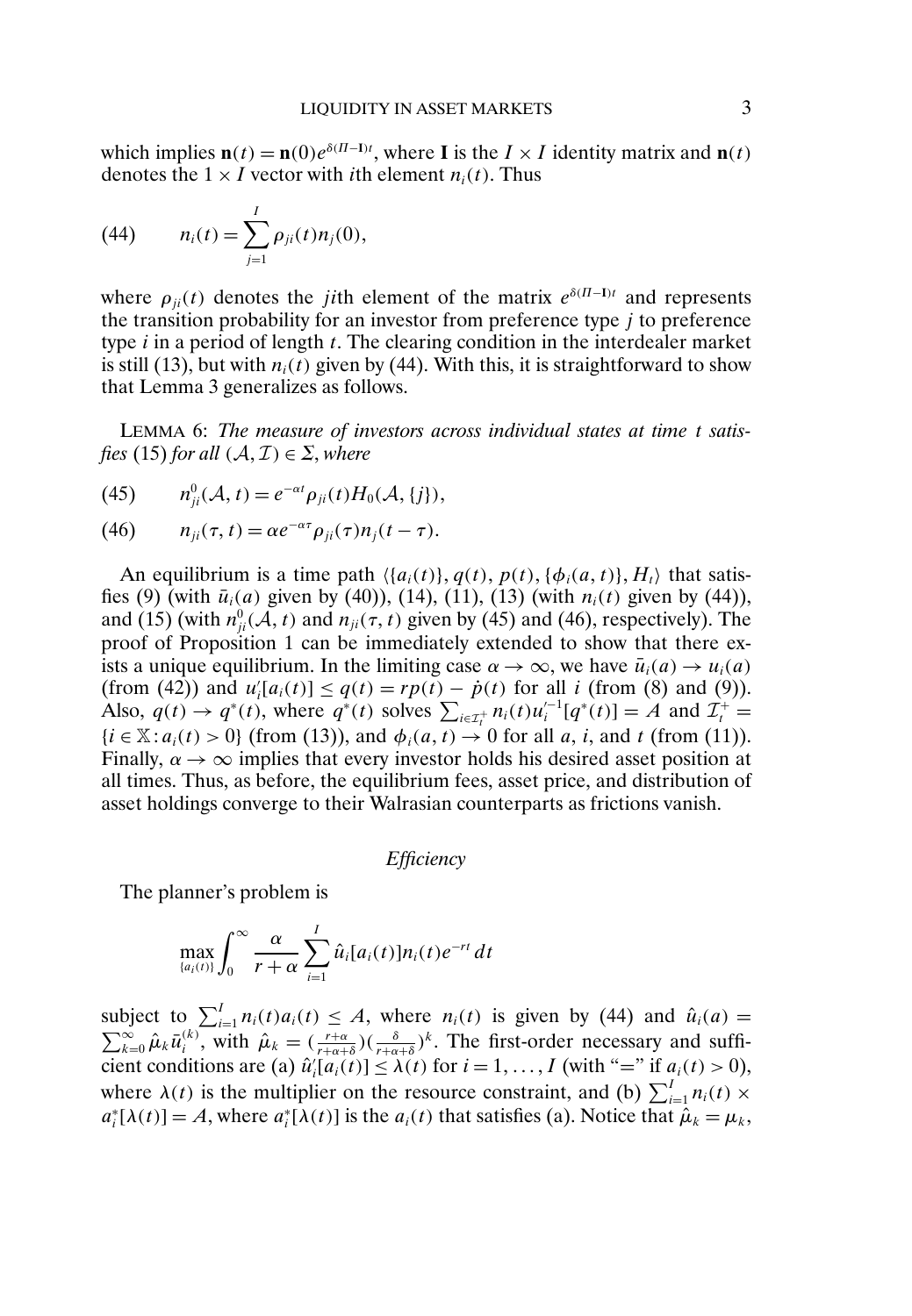## 4 R. LAGOS AND G. ROCHETEAU

and hence  $\hat{u}_i = \bar{u}_i$  if and only if  $\eta = 0$ . Hence, if we set  $q(t) = \lambda(t)$  we find that the competitive allocation  $\{a_i(t)\}$  coincides with the efficient allocation  $\{a_i^*(t)\}$ if and only if  $\eta = 0$ .

### *Steady State*

Our assumptions ensure that there exists a unique row vector  $\pi^* = [\pi_i^*]$ such that  $\pi^*(\Pi - \mathbf{I}) = \mathbf{0}$  with  $\sum_{i=1}^I \pi_i^* = 1$  and that  $\lim_{t \to \infty} \rho_{ji}(t) = \pi_i^*$ . Hence, (44) implies  $\lim_{t\to\infty} n_i(t) = \pi_i^*$  for all *i*. The generalization of the second part of Proposition 1 is straightforward. The equilibrium allocations and prices  $\langle \{a_i(t)\}, q(t), p(t), \{\phi_i(a, t)\}, H_t \rangle$  converge to the unique steady-state allocations and prices  $\langle \{a_i\}, q, p, \{\phi_i(a)\}, H \rangle$  that satisfy  $p = q/r$ ,  $\bar{u}'_i(a_i) \le q$ ("=" if  $a_i > 0$ , with  $\bar{u}_i$  as in (40)),  $\sum_{i=1}^{I} \pi_i^* a_i = A$ ,  $\phi_i(a)$  as in (20), and  $\lim_{t\to\infty} H_t(\mathcal{A},\mathcal{I}) = H(\mathcal{A},\mathcal{I})$ , where  $\overline{H(\{a_j\},\{i\})} = \pi_j^* \int_0^\infty \alpha e^{-\alpha \tau} \rho_{ji}(\tau) d\tau$  and  $H(\mathcal{A}, \mathcal{I}) = 0$  for all  $(\mathcal{A}, \mathcal{I}) \in \Sigma$  such that  $\bigcup_{j=1}^{I} \{a_j\} \cap \mathcal{A} = \emptyset$ .

### *Asset Positions, Prices, and Trade Volume*

Focus on the steady state and assume  $u_i'(0) = \infty$  and  $u_i'(\infty) = 0$  for each *i*. An investor's asset choice satisfies

(47) 
$$
\sum_{k=0}^{\infty} \mu_k \bar{u}_i^{(k)}(a_i) = rp.
$$

As before, when an investor with preference type  $i$  chooses his asset holdings, he evaluates his expected marginal utility from holding the asset until the next trading time. If he is hit by  $k$  preference shocks over the holding period, his expected marginal utility from  $a_i$  is  $\bar{u}_i^{(k)}(a_i)$ . Since the number of preference shocks he experiences is random, the investor also takes expectations over  $\bar{u}_i^{(k)\prime}(a_i)$  using the (discounting-adjusted) probability distribution of preference shocks,  $\{\mu_k\}_{k=0}^{\infty}$ .

Let  $a_i = g_i(\kappa; p)$  denote the choice of asset holdings characterized by (47). Then

(48) 
$$
\frac{\partial g_i(\kappa; p)}{\partial \kappa} = \frac{\sum_{k=0}^{\infty} \left(\frac{\delta}{r+\kappa} - k\right) \mu_k \bar{u}_i^{(k)}(a_i)}{-\bar{u}_i''(a_i)(r+\kappa+\delta)},
$$

which generalizes (23), has the sign of the numerator. From (47), notice that  $\kappa$ only affects the probability distribution  $\{\mu_k\}$ ; intuitively, a marginal increase in *κ* increases the probability of *k* preference shocks for  $k < \frac{\delta}{r+k}$  and decreases it for  $k > \frac{\delta}{r+\kappa}$ . This means that an increase in  $\kappa$  induces the investor to put more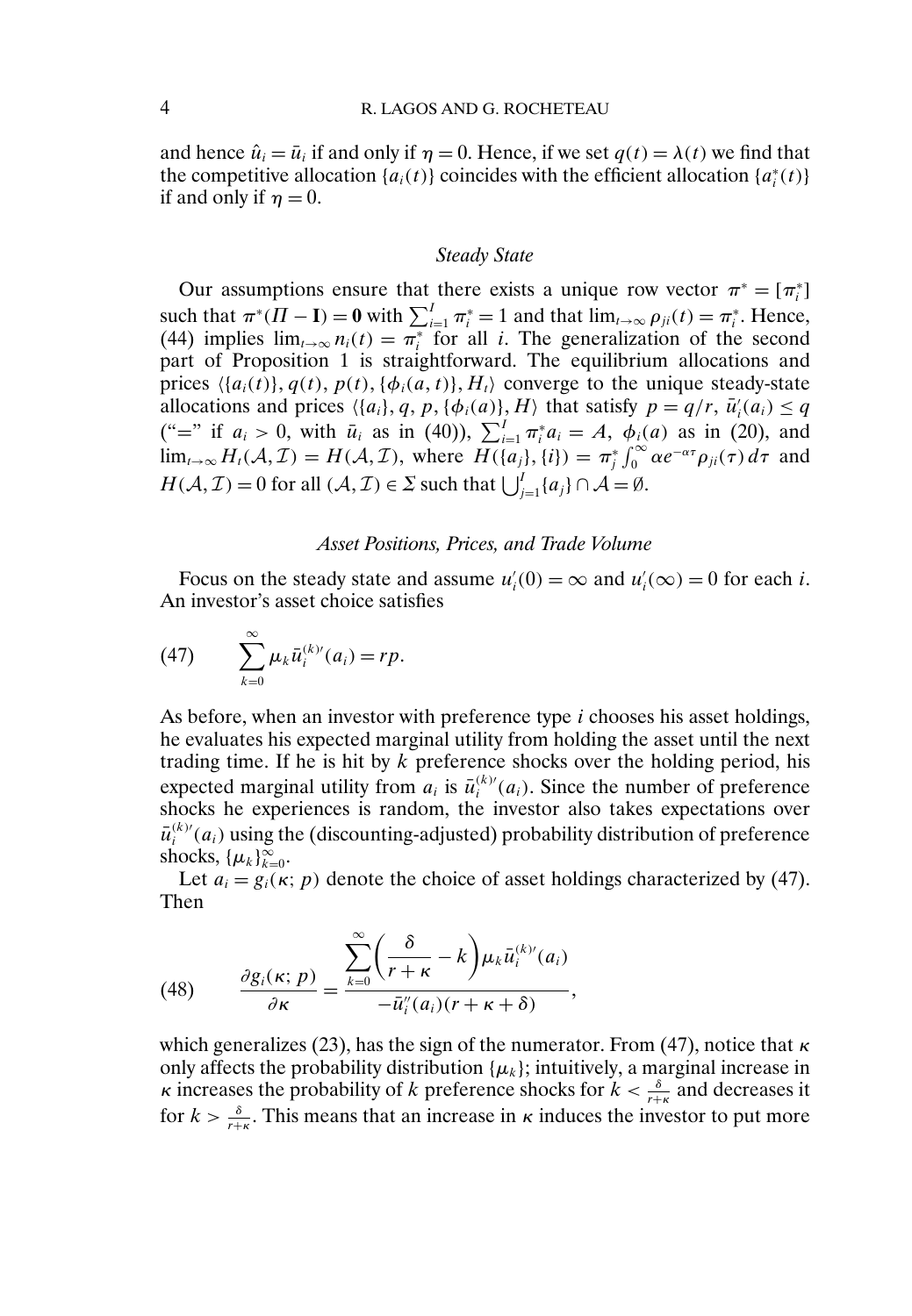weight on  $\bar{u}_i^{(k)}$ 's with smaller k. If shocks are i.i.d. as in the body of the paper (i.e.,  $\pi_{ij} = \pi_j$  for all *i*), then  $\bar{u}_i^{(0)'}(a_i) = u'_i(a_i)$  and  $\bar{u}_i^{(k)'}(a_i) = \sum_{j=1}^I \pi_j u'_j(a_i)$  for all  $k \ge 1$ , so in terms of preference shocks over the holding period, there are just two relevant events: either none hits or at least one hits. An increase in  $\kappa$ raises the probability of the former and reduces the probability of the latter, so it makes an investor with preference type  $i$  choose a larger asset position if and only if  $u_i'(a_i) > \sum_{j=1}^l \pi_j u_j'(a_i)$ . Analogously, according to (48), in this more general formulation an investor with preference type i increases his asset demand in response to an increase in  $\kappa$  if and only if  $u_i'(a_i) > \sum_{k=1}^{\infty} (\frac{\delta}{r+\kappa} - k) \times$  $\mu_{k-1} \bar{u}_i^{(k)}(a_i)$ . Since this condition may seem intricate, we provide simpler conditions for some special cases.

**PROPOSITION 6:** (i) Suppose the sequence  ${\{\bar{u}_i^{(k)'}(a_i)\}}_{k=0}^{\infty}$  is monotone in k. *Then*  $\partial g_i(\kappa; p)/\partial \kappa > 0$  *if and only if* 

(49) 
$$
u'_{i}(a_{i}) > \sum_{j=1}^{I} \pi_{j}^{*} u'_{j}(a_{i}).
$$

(ii) *Consider the frictionless limit*,  $\kappa \to \infty$ *. Then* 

$$
\frac{\partial g_i(\kappa; p)}{\partial \left(\frac{1}{r+\kappa}\right)} > 0
$$

*if and only if*

(50) 
$$
u'_{i}(a_{i}) < \sum_{j=1}^{I} \pi_{ij} u'_{j}(a_{i}).
$$

(iii) *Consider the case*  $I = 2$ . *Then for*  $i, j \in \{1, 2\}$  (*with*  $j \neq i$ ),

(51) 
$$
\bar{u}_i(a) = \frac{r + \kappa + \delta \pi_{ji}}{r + \kappa + \delta (\pi_{12} + \pi_{21})} u_i(a) + \frac{\delta \pi_{ij}}{r + \kappa + \delta (\pi_{12} + \pi_{21})} u_j(a)
$$

and  $\partial g_i(\kappa; p)/\partial \kappa > 0$  if and only if  $u'_i(a_i) > u'_j(a_i)$ .

PROOF: (i) From (48),  $\partial g_i(\kappa; p)/\partial \kappa$  has the sign of  $\sum_{k=0}^{\infty} (\frac{\delta}{r+\kappa} - k) \mu_k \bar{u}_i^{(k)}(a_i)$ , so we sign the latter. Let  $\bar{\mathbb{Z}} = \mathbb{Z} \cap (-\infty, \frac{\delta}{r+k})$ , where  $\mathbb Z$  denotes the set of integers, and define  $\bar{k} = \max_{k \in \bar{\mathbb{Z}}} k$ . Suppose that (49) holds. Then  $\{\bar{u}_i^{(k)}\}_{k=0}^{\infty}$  is a decreasing sequence with  $\bar{u}_i^{(0)}(a_i) = u'_i(a_i) > \sum_{j=1}^I \pi_j^* u'_j(a_i) = \lim_{k \to \infty} \bar{u}_i^{(k)}(a_i)$ . Since  $(\frac{\delta}{r+\kappa}-k)\mu_k > 0$  for  $k < \bar{k}+1$  and  $(\frac{\delta}{r+\kappa}-k)\mu_k \le 0$  for  $k \ge \bar{k}+1$ , the fact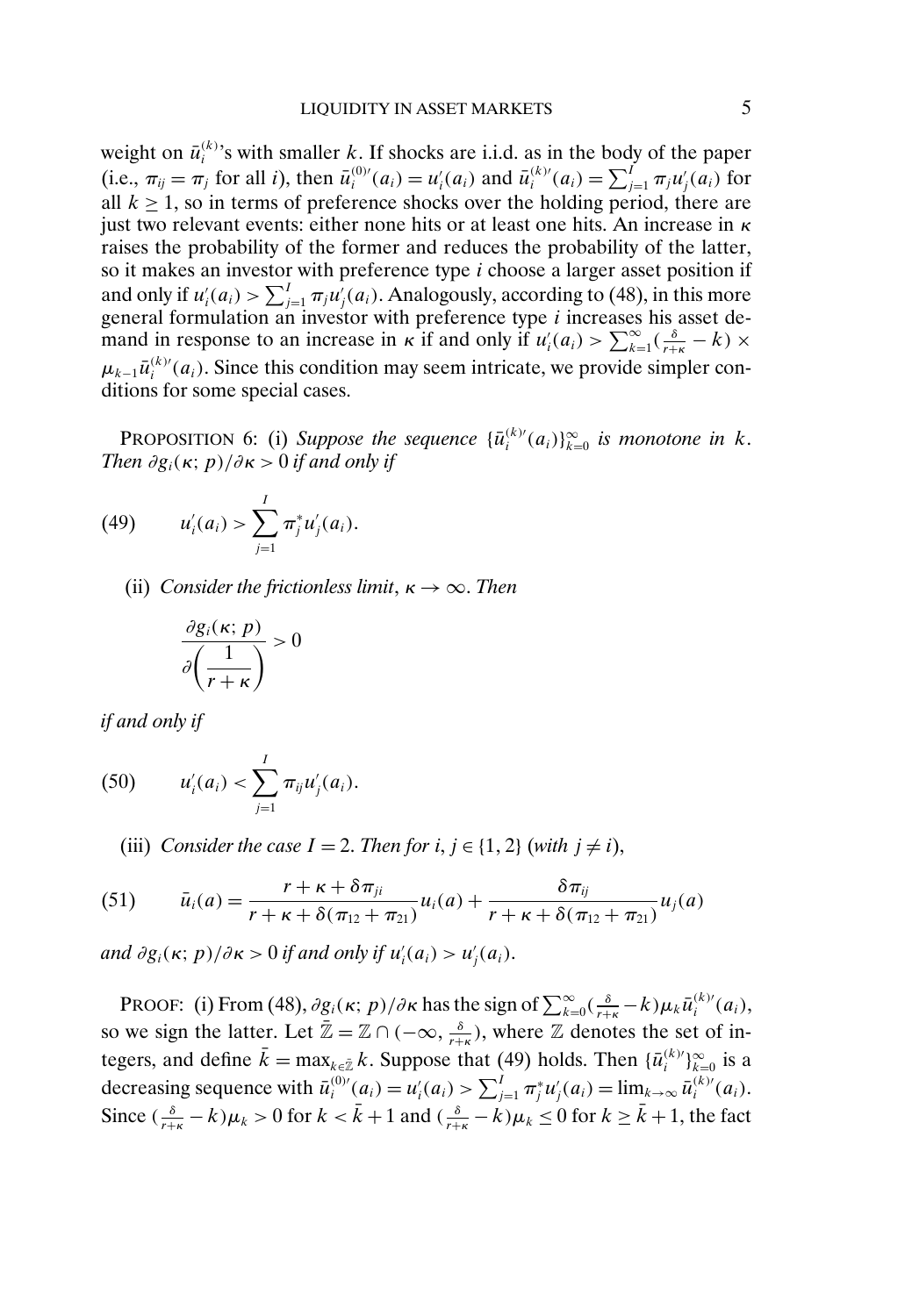that  $\bar{u}_i^{(k+1)} \leq \bar{u}_i^{(k)}$  for all k implies

$$
\sum_{k=0}^{\overline{k}} \left( \frac{\delta}{r+\kappa} - k \right) \mu_k \bar{u}_i^{(\overline{k})'}(a_i) + \sum_{k=\overline{k}+1}^{\infty} \left( \frac{\delta}{r+\kappa} - k \right) \mu_k \bar{u}_i^{(\overline{k}+1)'}(a_i)
$$
  

$$
\leq \sum_{k=0}^{\infty} \left( \frac{\delta}{r+\kappa} - k \right) \mu_k \bar{u}_i^{(k)'}(a_i).
$$

Since  $\sum_{k=0}^{\infty} \left( \frac{\delta}{r+\kappa} - k \right) \mu_k = 0$ , the above inequality can be written as

(52) 
$$
0 \leq \left[\bar{u}_i^{(\bar{k})'}(a_i) - \bar{u}_i^{(\bar{k}+1)'}(a_i)\right] \sum_{k=0}^{\bar{k}} \left(\frac{\delta}{r+\kappa} - k\right) \mu_k
$$

$$
\leq \sum_{k=0}^{\infty} \left(\frac{\delta}{r+\kappa} - k\right) \mu_k \bar{u}_i^{(k)'}(a_i).
$$

If  $\bar{u}^{(\bar{k}+1)}_i(a_i) < \bar{u}^{(\bar{k})'}_i(a_i)$ , then the first inequality in (52) is strict. Alternatively, if  $\bar{u}_i^{(\bar{k}+1)'}(a_i) = \bar{u}_i^{(\bar{k})'}(a_i)$ , then the second inequality is strict, since  $\bar{u}_i^{(0)'}(a_i)$  $\lim_{k\to\infty}\bar{u}_i^{(k)\'}(a_i)$ , which implies that

$$
\sum_{k=0}^{\tilde{k}} \left( \frac{\delta}{r+\kappa} - k \right) \mu_k \bar{u}_i^{(\tilde{k})'}(a_i) < \sum_{k=0}^{\tilde{k}} \left( \frac{\delta}{r+\kappa} - k \right) \mu_k \bar{u}_i^{(k)'}(a_i)
$$

or

$$
\sum_{k=\bar{k}+1}^{\infty} \left(\frac{\delta}{r+\kappa}-k\right) \mu_k \bar{u}_i^{(\bar{k}+1)'}(a_i) < \sum_{k=\bar{k}+1}^{\infty} \left(\frac{\delta}{r+\kappa}-k\right) \mu_k \bar{u}_i^{(k)'}(a_i)
$$

must hold. In any case,  $\partial g_i(\kappa; p)/\partial \kappa > 0$  follows. Conversely, suppose that

$$
\sum_{k=0}^{\infty} \left( \frac{\delta}{r+\kappa} - k \right) \mu_k \bar{u}_i^{(k)}(a_i) > 0,
$$

but (49) does not hold, that is,  $u'_i(a_i) \le \sum_{j=1}^I \pi_j^* u'_j(a_i)$ . Then  $\{\bar{u}_i^{(k)}\}_{k=0}^{\infty}$  is an increasing sequence and

$$
\sum_{k=0}^{\infty} \left( \frac{\delta}{r+\kappa} - k \right) \mu_k \bar{u}_i^{(k)'}(a_i)
$$
\n
$$
\leq \sum_{k=0}^{\bar{k}} \left( \frac{\delta}{r+\kappa} - k \right) \mu_k \bar{u}_i^{(\bar{k})'}(a_i) + \sum_{k=\bar{k}+1}^{\infty} \left( \frac{\delta}{r+\kappa} - k \right) \mu_k \bar{u}_i^{(\bar{k}+1)'}(a_i).
$$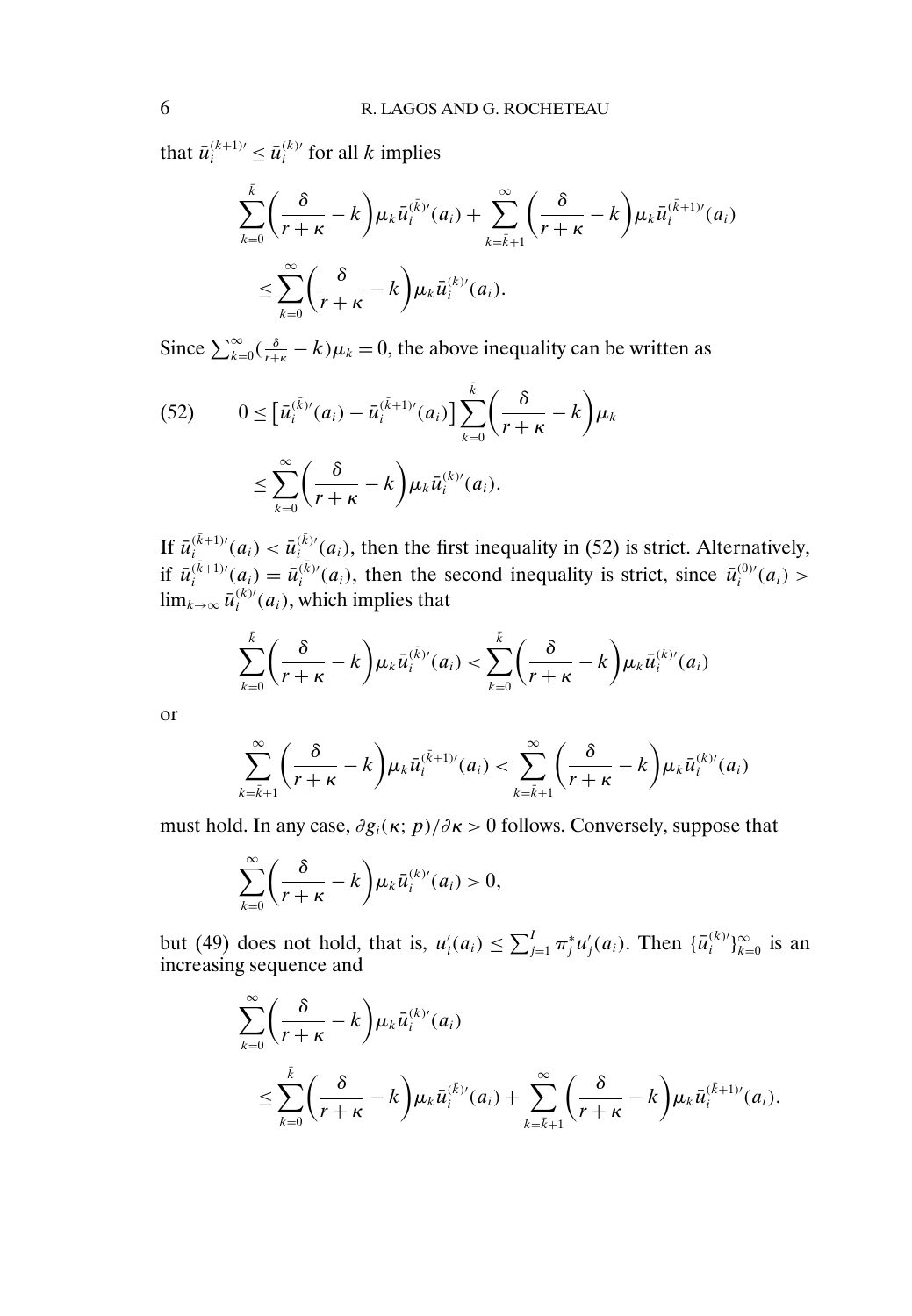This leads to

$$
\sum_{k=0}^{\infty} \left( \frac{\delta}{r+\kappa} - k \right) \mu_k \bar{u}_i^{(k)}(a_i)
$$
  

$$
\leq \left[ \bar{u}_i^{(\bar{k})'}(a_i) - \bar{u}_i^{(\bar{k}+1)}(a_i) \right] \sum_{k=0}^{\bar{k}} \left( \frac{\delta}{r+\kappa} - k \right) \mu_k \leq 0,
$$

a contradiction.

(ii) Let  $x = (r + \kappa)^{-1}$  and differentiate (47) with respect to  $x$  (with p given) to find

$$
\frac{\partial g_i\left(\frac{1}{\varkappa}-r;\,p\right)}{\partial \varkappa} = \frac{\frac{1}{(1+\delta\varkappa)\varkappa}\sum_{k=0}^{\infty}(k-\delta\varkappa)\left(\frac{1}{1+\delta\varkappa}\right)\left(\frac{\delta\varkappa}{1+\delta\varkappa}\right)^k\bar{u}_i^{(k)}(a_i)}{-\bar{u}_i''(a_i)}.
$$

The numerator can be written as

$$
\delta\bigg(\frac{1}{1+\delta\varkappa}\bigg)^2\bigg[\frac{1-\delta\varkappa}{1+\delta\varkappa}\bar{u}_i^{(1)}(a_i)-\bar{u}_i^{(0)}(a_i)+O(\varkappa)\bigg],
$$

where  $O(\varkappa) = \sum_{k=2}^{\infty} (k - \delta \varkappa) \left(\frac{1}{1+\delta \varkappa}\right)^k (\delta \varkappa)^{k-1} \bar{u}_i^{(k)'}(a_i)$ . Since  $\lim_{\varkappa \to 0} O(\varkappa) = 0$ , we have

$$
\lim_{\varkappa \to 0} \frac{\partial g_i\left(\frac{1}{\varkappa} - r; p\right)}{\partial \varkappa} = \frac{\delta[\bar{u}_i^{(1)}(a_i) - \bar{u}_i^{(0)}(a_i)]}{-\bar{u}_i''(a_i)}.
$$

Finally,  $\bar{u}_i^{(0)}(a_i) = u'_i(a_i)$  and  $\bar{u}_i^{(1)}(a_i) = \sum_{j=1}^I \pi_{ij} u'_j(a_i)$  imply that

$$
\lim_{\kappa \to \infty} \frac{\partial g_i(\kappa; p)}{\partial \left(\frac{1}{r+\kappa}\right)} > 0
$$

if and only if (50) holds.

(iii) Let  $I = 2$ . For  $i = 1$ , (40) reduces to

$$
\bar{u}_1(a) = \left(\frac{r+\kappa}{r+\kappa+\delta}\right) \sum_{k=0}^{\infty} \left(\frac{\delta}{r+\kappa+\delta}\right)^k
$$

$$
\times \left[\pi_{11}^{(k)} u_1(a) + \left(1-\pi_{11}^{(k)}\right) u_2(a)\right],
$$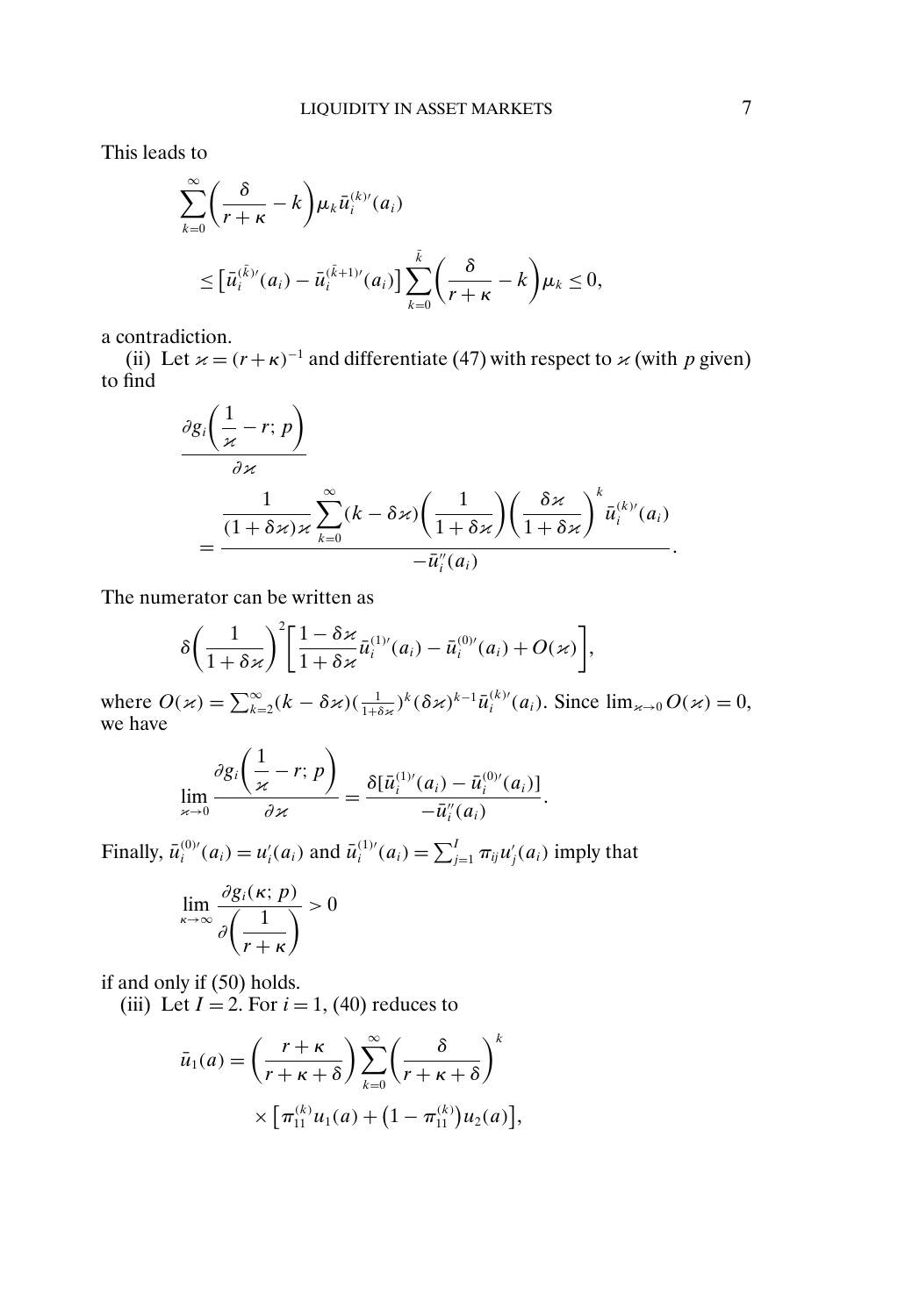where

$$
\pi_{11}^{(k)} = \frac{\pi_{21}}{\pi_{12} + \pi_{21}} + \frac{\pi_{12}}{\pi_{12} + \pi_{21}} (1 - \pi_{12} - \pi_{21})^k,
$$

since  $\pi_{12} + \pi_{21} > 0$ . Collect terms to arrive at (51) for  $i = 1$ . The expression for  $i = 2$  is obtained similarly. The first-order condition (47) specializes to

$$
\frac{r+\kappa+\delta\pi_{ji}}{r+\kappa+\delta(\pi_{12}+\pi_{21})}u'_i(a_i)+\frac{\delta\pi_{ij}}{r+\kappa+\delta(\pi_{12}+\pi_{21})}u'_j(a_i)=rp.
$$

This can be differentiated with respect to  $\kappa$  (for fixed p) to obtain

$$
\frac{\partial g_i(\kappa; p)}{\partial \kappa} = \frac{\delta \pi_{ij}[u'_i(a_i) - u'_j(a_i)]}{-\overline{u''_i(a_i)}[r + \kappa + \delta(\pi_{12} + \pi_{21})]^2}.
$$

This concludes the proof.  $Q.E.D.$ 

For the i.i.d. case analyzed in the body of the paper, we found that if trading frictions decrease, an investor increases his asset holdings if his current marginal valuation exceeds his expected marginal valuation over the expected holding period (condition (23)). Proposition 6 extends this result and shows that the key insight does not rely on the preference shocks being i.i.d. For the case of multiplicative preference shocks we analyzed in Section 4, for example, we have  $\bar{u}_i(a) = \bar{\varepsilon}_i u(a)$ , with

$$
(53) \qquad \bar{\varepsilon}_i = \sum_{k=0}^{\infty} \mu_k \bar{\varepsilon}_i^{(k)}
$$

and  $\bar{\varepsilon}_i^{(k)} = \sum_{j=1}^I \pi_{ij}^{(k)} \varepsilon_j$ . Note that  $\lim_{k \to \infty} \bar{\varepsilon}_i^{(k)} = \sum_{j=1}^I \pi_j^* \varepsilon_j \equiv \bar{\varepsilon}$ . Part (i) of Proposition 6 establishes that if this convergence is monotonic for  $i$ , then an investor with preference type i increases his asset holdings if and only if  $\varepsilon_i > \bar{\varepsilon}$ . This is essentially the same condition we derived in the i.i.d. case where  $\pi_{ij}^{(k)} = \pi_j^*$  for all *i* and all  $k \ge 1$ . For this multiplicative case, the condition in part (ii) of the proposition reduces to  $\varepsilon_i > \bar{\varepsilon}_i^{(1)}$ , and if we let  $\delta_{ij} \equiv \delta \pi_{ij}$  for  $i \neq j$ and  $\delta_{ii} \equiv \delta(1 - \pi_{ii})$ , it can be written as

(54) 
$$
\mathcal{E}_{i} > \frac{\sum_{j \neq i} \delta_{ij} \varepsilon_{j}}{\sum_{j \neq i} \delta_{ij}}.
$$

Proposition 6 parallels Proposition 2 in Gârleanu (2009). Notation aside, (54) is identical to the condition in part (i) of his Proposition 2. The monotonicity condition in part (ii) of his proposition plays the role of the monotonicity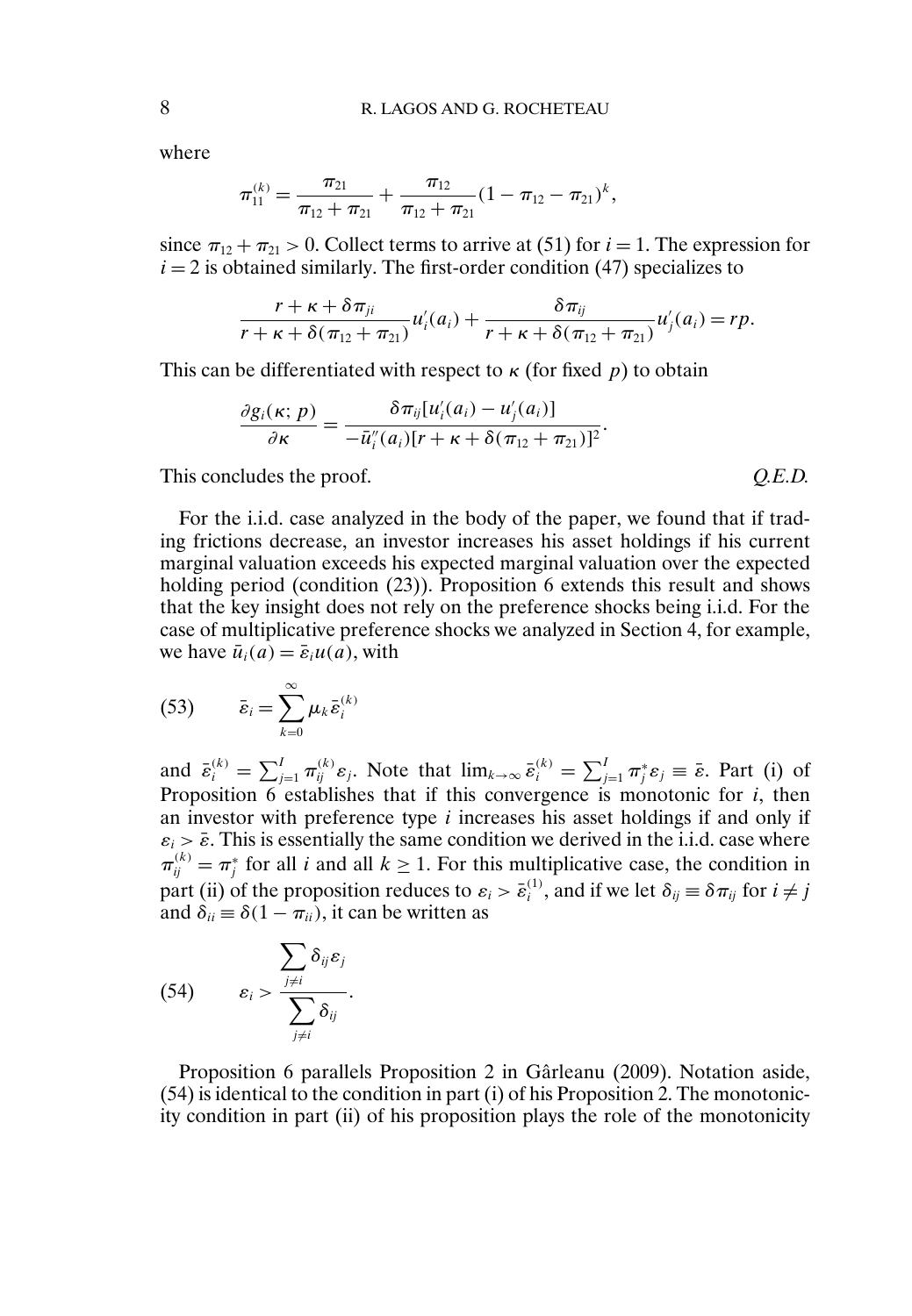condition in part (i) of ours. The two-valuation case in part (iii) of his proposition parallels part (iii) in ours.

An implication of the i.i.d. case that does not generalize is that if  $\varepsilon_i < \varepsilon_j$ and the agent with preference type  $i$  increases his asset holdings in response to an increase in  $\kappa$ , then so does the agent with preference type  $j$ <sup>23</sup>. The robust insight instead is that an investor whose current marginal valuation is large in the sense that it exceeds his expected marginal valuation over the expected holding period—increases his asset holdings if  $\kappa$  increases.

The following proposition characterizes the equilibrium price for a particular class of utility functions and generalizes the discussion that followed Proposition 5. Just as in the i.i.d. case, this price is independent of frictions as summarized by  $\kappa$  if the individual asset demand is linear in the idiosyncratic valuation (as is the case with logarithmic preferences).

PROPOSITION 7: Let  $u_i(a) = \varepsilon_i a^{1-\sigma}/(1-\sigma)$  with  $\sigma > 0$ . Then

$$
p = \frac{\left(\sum_{i=1}^{I} \pi_i^* \bar{\varepsilon}_i^{1/\sigma}\right)^{\sigma}}{r A^{\sigma}},
$$

*where*  $\bar{\varepsilon}_i = \sum_{k=1}^{\infty}$  $\sum_{k=0}^{\infty}\sum_{j=1}^{I}\mu_{k}\pi_{ij}^{(k)}\varepsilon_{j}$ . If  $u_{i}(a)=\varepsilon_{i}\ln a,$  then

$$
p = \frac{\sum_{j=1}^{I} \pi_j^* \varepsilon_j}{r A}.
$$

PROOF: Since  $u_i(a) = \varepsilon_i u(a)$ , we have  $\bar{u}_i(a) = \bar{\varepsilon}_i u(a)$  with  $\bar{\varepsilon}_i$  given by (53), so (47) becomes  $\bar{\varepsilon}_i u'(a_i) = rp$ . The parametric assumption implies  $a_i =$  $(\bar{\varepsilon}_i/(rp))^{1/\sigma}$  so the steady-state market-clearing condition,  $\sum_{i=1}^I \pi_i^* a_i = A$ , yields the first expression for p. For  $\sigma = 1$ ,  $p = (rA)^{-1} \sum_{i=1}^{I} \pi_i^* \bar{\varepsilon}_i$ , where

$$
\sum_{i=1}^{I} \pi_i^* \bar{\varepsilon}_i = \sum_{j=1}^{I} \sum_{k=0}^{\infty} \sum_{i=1}^{I} \pi_i^* \pi_{ij}^{(k)} \mu_k \varepsilon_j = \sum_{j=1}^{I} \pi_j^* \varepsilon_j.
$$
 Q.E.D.

As in the i.i.d. case, it is difficult to sign the general equilibrium effects of  $\alpha$ and  $\eta$  on trade volume in general. We provide analytical results for three cases.

<sup>23</sup>For example, with a more general process for preference shocks it is possible to have a parametrization  $\{\varepsilon_i, \pi_{ij}\}_{i,j=1}^I$  with  $\sum_{k=1}^I \pi_{ik}\varepsilon_k < \varepsilon_i < \varepsilon_j < \sum_{k=1}^I \pi_{jk}\varepsilon_k$ , which according to part (ii) of Proposition 6 implies that, near the frictionless limit, the high valuation investor (the one with preference type  $\varepsilon_j$ ) will reduce his asset holdings and the low valuation investor will increase his asset holdings if  $\kappa$  increases.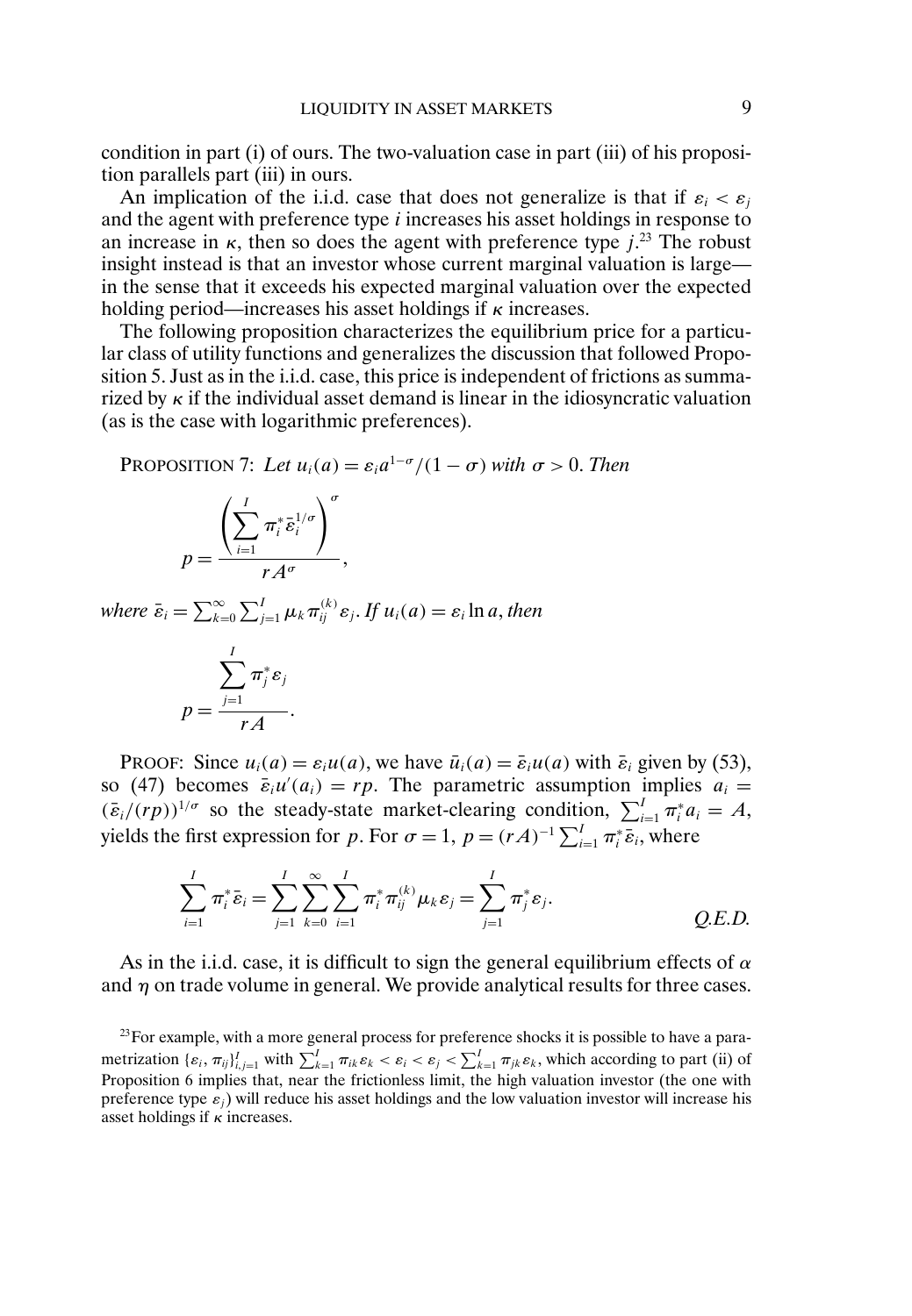The first has  $I = 2$  and a general preference specification, the second considers a market close to the frictionless limit, and the third considers a market with severe trading frictions.

PROPOSITION 8: (i) Let  $u_i(a) = \varepsilon_i a^{1-\sigma}/(1-\sigma)$  with  $\sigma > 0$  and assume that  $I = 2$ . *Trade volume increases with* κ.

(ii) Let  $u_i(a) = \varepsilon_i \ln a$  and suppose that  $\bar{\varepsilon}_j > \bar{\varepsilon}_i$  implies  $\varepsilon_j - \sum_{k=1}^I \pi_{jk} \varepsilon_k >$  $\varepsilon_i - \sum_{k=1}^I \pi_{ik} \varepsilon_k$  for all  $i, j \in \mathbb{X}^2$ . *Trade volume decreases with*  $\eta$  *in the frictionless limit* (*as*  $\kappa \to \infty$ ).

(iii) *Trade volume approaches zero as*  $r + \kappa \rightarrow 0$ .

PROOF: (i) With  $I = 2$ ,

$$
n_{12}=n_{21}=\frac{\delta \pi_{12}\pi_{21}}{[\alpha+\delta(\pi_{12}+\pi_{21})](\pi_{12}+\pi_{21})},
$$

so trade volume is

$$
\mathcal{V} = \frac{\alpha \delta \pi_{12} \pi_{21}}{[\alpha + \delta (\pi_{12} + \pi_{21})](\pi_{12} + \pi_{21})}(a_2 - a_1).
$$

The preference specification together with (51) implies  $a_i = (\bar{\varepsilon}_i/(rp))^{1/\sigma}$  for  $i = 1, 2$ , where

$$
\bar{\varepsilon}_1 = \frac{r + \kappa + \delta \pi_{21}}{r + \kappa + \delta (\pi_{12} + \pi_{21})} \varepsilon_1 + \frac{\delta \pi_{12}}{r + \kappa + \delta (\pi_{12} + \pi_{21})} \varepsilon_2
$$

and

$$
\bar{\varepsilon}_2 = \frac{r + \kappa + \delta \pi_{12}}{r + \kappa + \delta (\pi_{12} + \pi_{21})} \varepsilon_2 + \frac{\delta \pi_{21}}{r + \kappa + \delta (\pi_{12} + \pi_{21})} \varepsilon_1.
$$

Since  $rp = (\pi_1^* \bar{\varepsilon}_1^{1/\sigma} + \pi_2^* \bar{\varepsilon}_2^{1/\sigma})^{\sigma}/A^{\sigma}$ ,

$$
a_i = \frac{\bar{\varepsilon}_i^{1/\sigma}}{\pi_1^* \bar{\varepsilon}_1^{1/\sigma} + \pi_2^* \bar{\varepsilon}_2^{1/\sigma}} A.
$$

Differentiate this expression with respect to  $\kappa$  to find that  $\partial a_2/\partial \kappa$  has the sign of  $(\varepsilon_2 - \varepsilon_1)$  and  $\partial a_1/\partial \kappa$  has the opposite sign. Since  $\varepsilon_1 < \varepsilon_2$ ,  $d a_1/d\kappa < 0$  $da_2/d\kappa$ . To find  $\frac{dV}{d\kappa}$ , we consider two cases. (a) An increase in  $\kappa$  caused by a decrease in  $\eta$  (keeping  $\alpha$  constant). For this case,

$$
\frac{dV}{d\kappa} = \frac{da_2}{d\kappa} - \frac{da_1}{d\kappa} > 0.
$$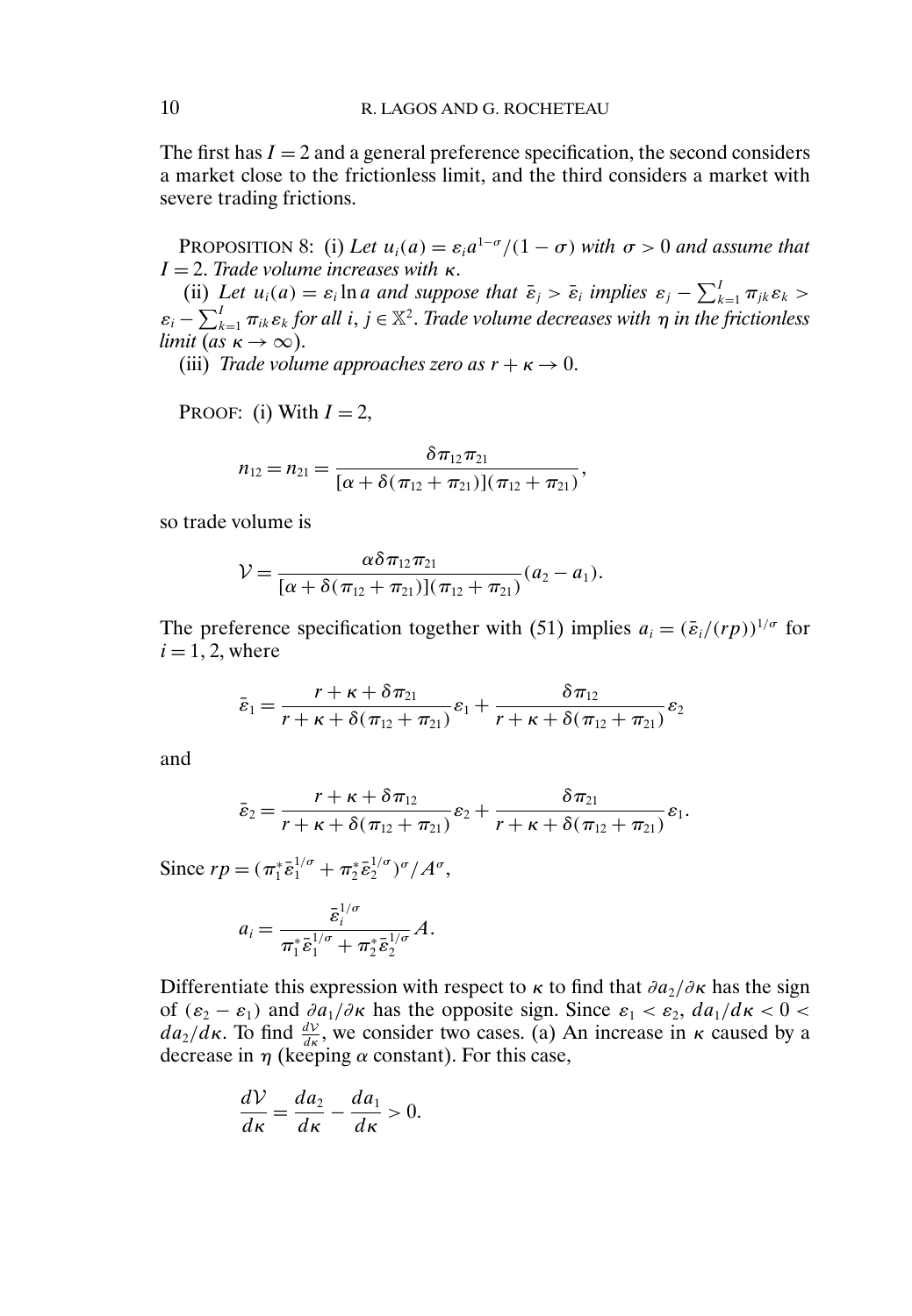(b) An increase in  $\kappa$  caused by an increase in  $\alpha$ , which implies

$$
\frac{dV}{d\kappa} = \left[\frac{\delta}{\alpha + \delta(\pi_{12} + \pi_{21})}\right]^2 \pi_{12} \pi_{21} (a_2 - a_1) + \frac{\alpha \delta \pi_{12} \pi_{21}}{[\alpha + \delta(\pi_{12} + \pi_{21})](\pi_{12} + \pi_{21})} \left(\frac{da_2}{d\kappa} - \frac{da_1}{d\kappa}\right) > 0.
$$

(ii) Let  $\varkappa = (r + \kappa)^{-1}$ . Under  $u_i(a) = \varepsilon_i \ln a$ , (47) implies  $a_i = \overline{\varepsilon}_i/(rp)$ , where  $\bar{\varepsilon}_i = \sum_{k=0}^{\infty} \mu_k \bar{\varepsilon}_i^{(k)}$  with  $\bar{\varepsilon}_i^{(k)} = \sum_{j=1}^I \pi_{ij}^{(k)} \varepsilon_j$  and  $\mu_k = (\frac{1}{1+\delta \varepsilon})(\frac{\delta \varepsilon}{1+\delta \varepsilon})^k$ . Differentiate with respect to  $\varkappa$  to find

(55) 
$$
\frac{da_i}{d\kappa} = \frac{1}{(1+\delta\kappa)\kappa} \sum_{k=0}^{\infty} (k-\delta\kappa)\mu_k \bar{\varepsilon}_i^{(k)}.
$$

We know from Proposition 7 that under this preference specification the equilibrium price is independent of  $κ$ , so (55) captures the general equilibrium effect of  $\kappa$  on  $a_i$ . Let  $\varkappa \to 0$  as in part (ii) of the proof of Proposition 6 to find

$$
\lim_{\varkappa \to 0} \frac{da_i}{d\varkappa} = \frac{\delta[\bar{\varepsilon}_i^{(1)} - \bar{\varepsilon}_i^{(0)}]}{rp}.
$$

Therefore,

$$
\frac{d(a_j-a_i)}{dx}=\frac{\delta}{rp}\big\{\bar{\varepsilon}_j^{(1)}-\varepsilon_j-\big[\bar{\varepsilon}_i^{(1)}-\varepsilon_i\big]\big\}.
$$

The assumption that  $\varepsilon_j - \bar{\varepsilon}_j^{(1)} > \varepsilon_i - \bar{\varepsilon}_i^{(1)}$  if  $\bar{\varepsilon}_j > \bar{\varepsilon}_i$  implies  $d(a_j - a_i)/d\varkappa < 0$ for  $a_i > a_i$  and  $d(a_i - a_i)/d \times > 0$  for  $a_i < a_i$ , so an increase in  $\times$  decreases the size of every trade. If the increase in  $\varkappa$  is due to an increase in  $\eta$  (i.e., keeping  $\alpha$  constant), then the weights  $n_{ij}$  in (24) remain constant and V decreases.

(iii) From (40),  $\bar{u}_i(a) = \sum_{j=1}^I \omega_{ij}(\bar{r}) u_j(a)$ , where  $\omega_{ij}(\bar{r}) = \sum_{k=0}^\infty (\frac{\bar{r}}{\bar{r}+\delta})(\frac{\delta}{\bar{r}+\delta})^k \times$  $\pi_{ij}^{(k)}$  and  $\bar{r} = r + \kappa$ . We first show that for any  $\varepsilon > 0$ ,  $|\omega_{ij}(\bar{r}) - \pi_j^*| < \varepsilon$  obtains for all  $\bar{r}$  close enough to 0. For any  $\bar{r} > 0$  and any  $N \in \mathbb{Z}_+$ ,

$$
|\omega_{ij}(\bar{r}) - \pi_j^*| \leq \left| \sum_{k=0}^N \left( \frac{\bar{r}}{\bar{r} + \delta} \right) \left( \frac{\delta}{\bar{r} + \delta} \right)^k \left[ \pi_{ij}^{(k)} - \pi_j^* \right] \right|
$$
  
+ 
$$
\left| \sum_{k=N+1}^\infty \left( \frac{\bar{r}}{\bar{r} + \delta} \right) \left( \frac{\delta}{\bar{r} + \delta} \right)^k \left[ \pi_{ij}^{(k)} - \pi_j^* \right] \right|.
$$

Since  $\lim_{k\to\infty} \pi_{ij}^{(k)} = \pi_j^*$ , choose N large enough so that the second term is strictly smaller than  $\varepsilon/2$  for any  $\bar{r} > 0$ . The first term is bounded above by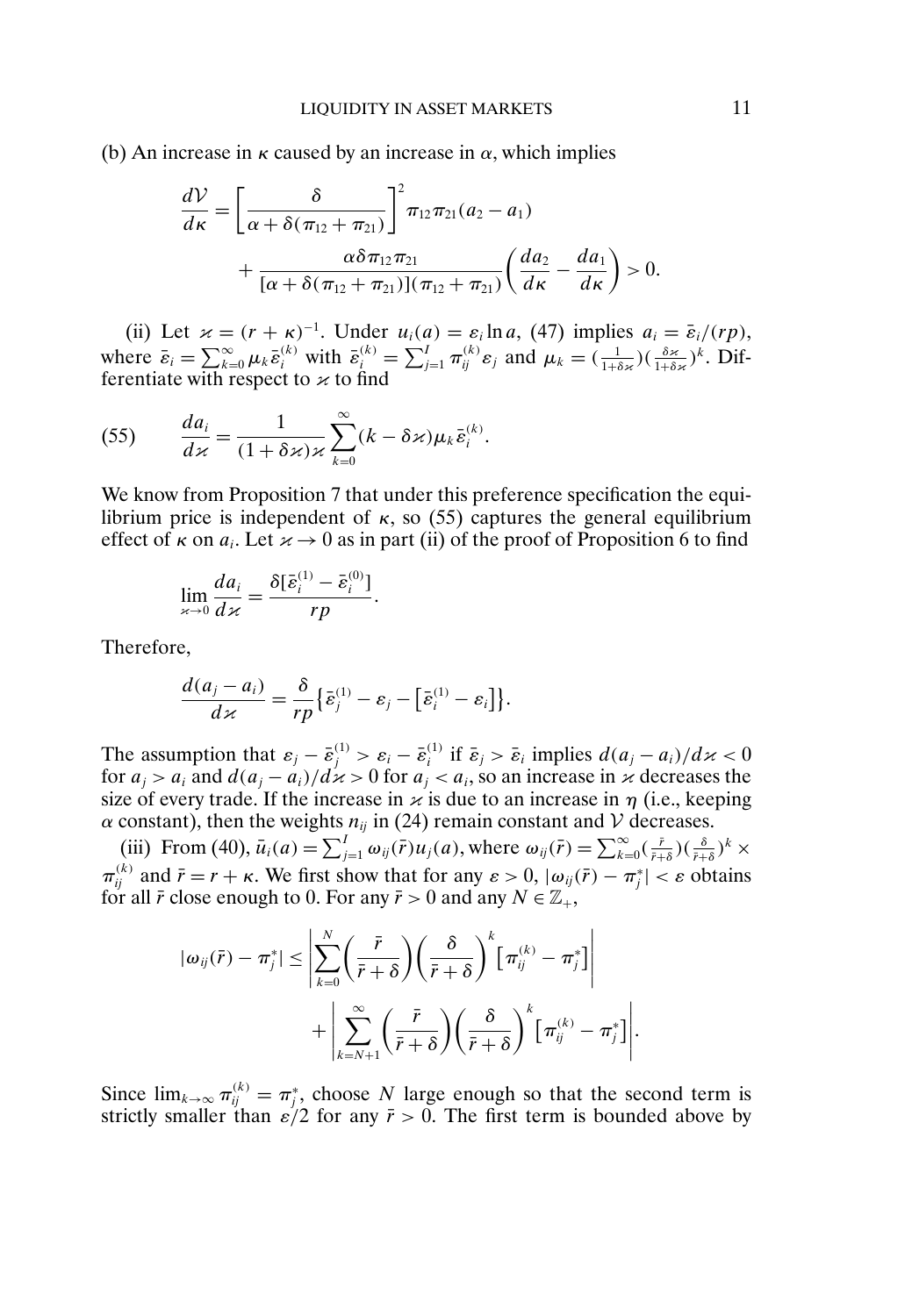$|1 - (\frac{\delta}{\bar{r}+\delta})^{N+1}|$ , so it is strictly less than  $\varepsilon/2$  for all  $\bar{r}$  close enough to 0. Therefore,  $\lim_{\bar{r}\to 0} \omega_{ij}(\bar{r}) = \pi_j^*$  and  $\lim_{\bar{r}\to 0} \bar{u}_i(a) = \sum_{j=1}^I \pi_j^* u_j(a)$  for every *i*. In turn, (39) approaches max<sub>a′≥0</sub>[ $\sum_{j=1}^{I} \pi_j^* u_j(a') - q(t)a'$ ], so  $a_i \to A$  for all *i*. With this,  $V \rightarrow 0$  as  $r + \kappa \rightarrow 0$  is immediate from (24). *Q.E.D.* 

Part (i) of Proposition 8 is a generalization of part (i) of Proposition 3. Part (ii) of Proposition 8 is analogous to part (ii) of Proposition 3. The focus of the former on the frictionless limit simplifies the analysis of the effects of trading frictions on individual asset demands (see, e.g., part (ii) of Proposition 6). The additional assumption is a condition on the speed with which preference shocks revert to their unconditional mean. For example, suppose  $\bar{\varepsilon}_i > \bar{\varepsilon}_i$ , which means that the expected marginal valuation over the holding period for an investor who currently has preference type  $j$  is larger than for an investor with preference type  $i$ . Then the assumption requires that the expected change in the marginal valuation after a single preference shock (e.g.,  $\varepsilon_j - \sum_{k=1}^I \pi_{jk} \varepsilon_k$  for the agent with preference type j) must be larger for the investor with the higher current expected valuation over the holding period. Part (iii) of Proposition 8 generalizes part (iii) of Proposition 3 as well as the notion—which for the i.i.d. case was proved in part (ii) of Proposition 2 and used in the proof of Proposition 4—that if the investor is patient, the influence of his current valuation at the time of the trade on his choice of asset holdings vanishes as the market becomes very illiquid. In other words, as  $r + \kappa \to 0$ , the distribution of asset holdings converges to a mass point at A and trade volume approaches zero. This has important implications for intermediation fees and dealer revenue: both approach zero as trade sizes vanish, just as in the i.i.d. case. Note that intermediation fees and revenue also go to zero as  $\kappa$  becomes large, so they are nonmonotonic functions of  $\kappa$ . Therefore, the nonmonotonicity results we established for i.i.d. preference shocks (Proposition 4) generalize. Finally, these nonmonotonicities can generate multiple steady-state equilibria, so the multiplicity that we find for the i.i.d. case (Proposition 8 in Lagos and Rocheteau (2008)) can also be generalized.

## APPENDIX C: STRATEGIC BARGAINING

In the body of the paper we assumed that when an investor and a dealer trade, the new asset position of the investor,  $a'$ , and the fee,  $\phi$ , are the solution to a Nash bargaining problem where the dealer has bargaining power  $\eta \in [0, 1]$  and disagreement point  $W(t)$ , and the investor has disagreement point  $V_i(a, t)$ . In this appendix we describe a strategic bargaining game with a unique subgame perfect equilibrium outcome that coincides with the solution of the axiomatic Nash bargaining problem we have adopted.

Our theory is meant to model a fast-moving market where investors and dealers do not form long-lasting relationships, but rather contact each other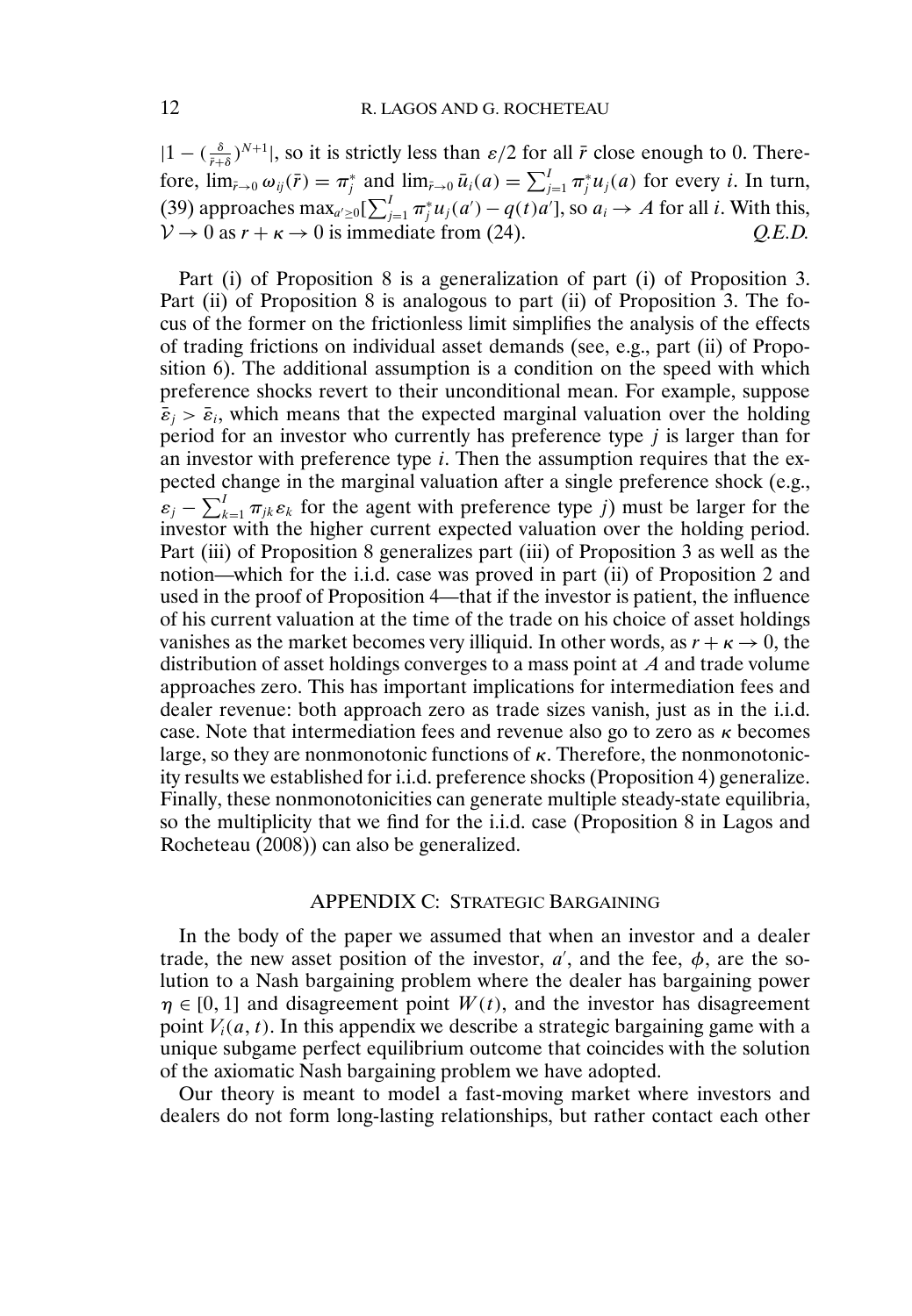at relatively high frequencies and must trade on the spot, instantaneously, before they part ways. With this in mind, consider the following natural and simple strategic bargaining game. Upon contact, with probability  $\eta$ , Nature selects the dealer to make an instantaneous take-it-or-leave-it offer, which the investor must either accept or reject on the spot. With complementary probability, Nature selects the investor to make an instantaneous take-it-or-leave-it offer, which the dealer must either accept or reject on the spot. The whole process is instantaneous, and the dealer and the investor part ways regardless of the outcome.<sup>24</sup>

Let  $\langle a_i^1(t), \phi_i^1(a, t) \rangle$  denote the proposal that the dealer makes to an investor of type *i* who is holding *a* at time *t* and let  $\langle a_i^2(t), \phi_i^2(a, t) \rangle$  denote the offer that the latter makes to the former. The set of offers that an investor of type  $i$  who is holding asset position  $a$  finds acceptable at time  $t$  is

$$
\mathcal{A}_i^2(a,t) = \{(a',\phi): V_i(a',t) - p(t)(a'-a) - \phi \ge V_i(a,t)\}.
$$

Similarly, the set of offers that a dealer finds acceptable at time t is  $A^1 =$  $\{(a', \phi) : \phi \ge 0\}$ . If the dealer is selected as the proposer, he will offer

$$
\langle a_i^1(t), \phi_i^1(a, t) \rangle = \arg \max_{(a', \phi)} \phi \mathbb{I}_{\mathcal{A}_i^2(a, t)}(a', \phi),
$$

where the maximization is subject to  $a' \ge 0$  and  $\mathbb{I}_{\mathcal{A}^2_i(a,t)}(a', \phi)$  is an indicator function that is equal to 1 if  $(a', \phi) \in \mathcal{A}_i^2(a, t)$ . It is easy to see that  $a_i^1(t) =$  $a_i(t)$ , where  $a_i(t)$  is as in (3), and  $\eta \phi_i^1(a, t) = \phi_i(a, t)$ , where  $\phi_i(a, t)$  is as in (4). If the investor makes the offer, he chooses

$$
\langle a_i^2(t), \phi_i^2(a, t) \rangle = \arg \max_{(a', \phi)} \{ [V_i(a', t) - p(t)(a' - a) - \phi] \mathbb{I}_{A^1}(a', \phi) + [1 - \mathbb{I}_{A^1}(a', \phi)] V_i(a, t) \},\
$$

where the maximization is subject to  $a' \ge 0$  and  $\mathbb{I}_{A^1}(a', \phi)$  is an indicator function that is equal to 1 if  $(a', \phi) \in A^1$ . Hence,  $a_i^2(t) = a_i(t)$  and  $\phi_i^2(a, t) = 0$ . Note that regardless of who gets selected to make the offer, the outcome of the negotiation is that the investor exits the meeting with asset position  $a_i(t)$ . The transaction fee equals  $\phi_i(a, t)/\eta$  if the dealer makes the offer and equals 0 if the investor makes the offer, so the expected fee (before Nature decides who will make the offer) equals  $\phi_i(a, t)$ . It is easy to check that with these equilibrium outcomes, the investors' and dealers' value functions are just as in the body of the paper and all our results go through (subject to the obvious reinterpretation of  $\phi_i(a, t)$  as an *expected* intermediation fee, which is inconsequential).

<sup>24</sup>This type of bargaining procedure has been used extensively in search models of money, for example, Burdett, Trejos, and Wright (2001), as well as in search models of the labor market, for example, Kiyotaki and Lagos (2007).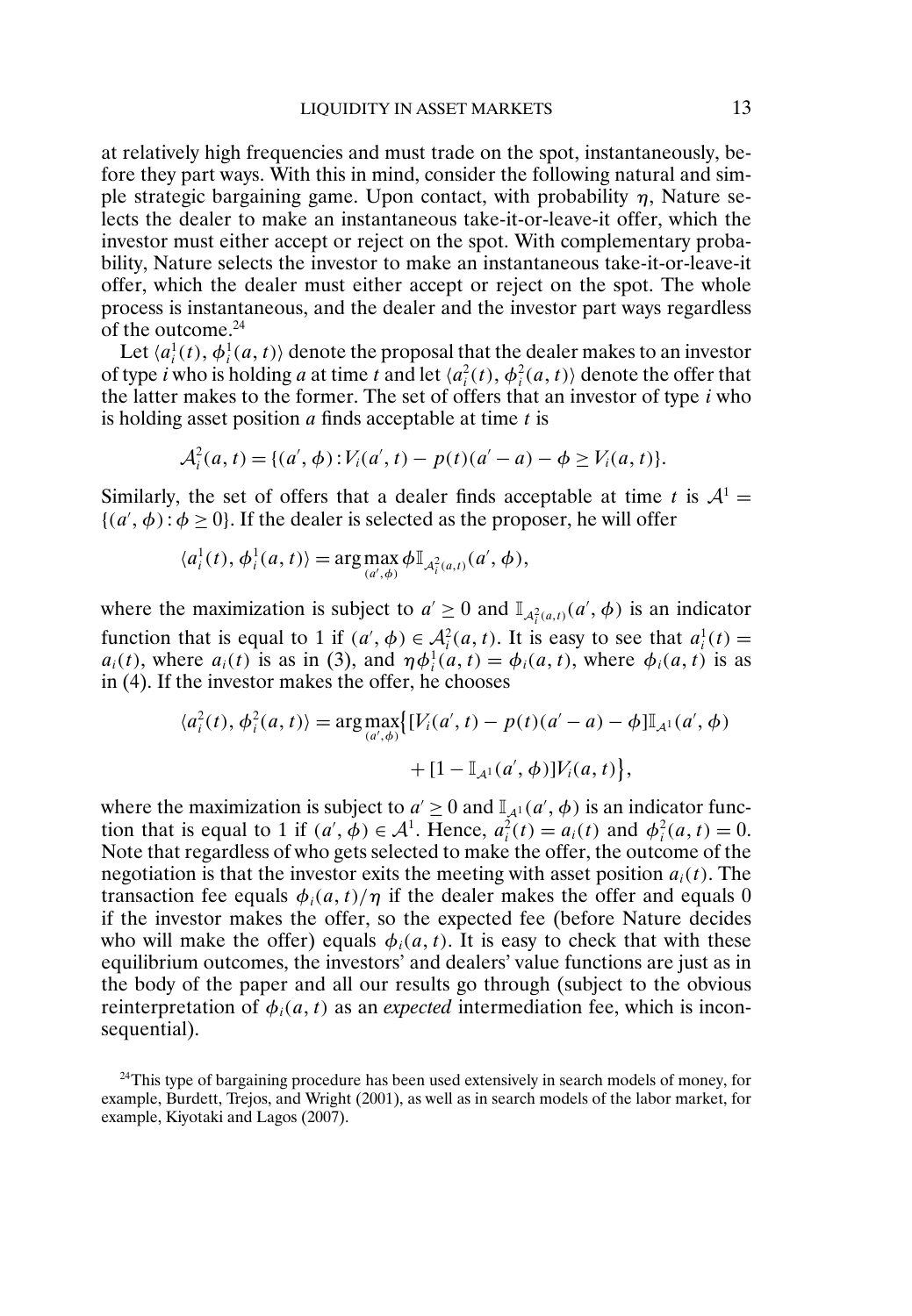## 14 R. LAGOS AND G. ROCHETEAU

### APPENDIX D: PRINCIPLE OF OPTIMALITY

Consider an investor who effectively contacts the market with Poisson intensity  $\kappa$  and who is subject to preference shocks with Poisson intensity  $\delta$ . Let  ${T_n}_{n=1}^{\infty}$  denote the sequence of contact times and let  $N_t$  denote the number of contacts over the time interval [0, t). Similarly, let  $\{T_n'\}_{n=1}^{\infty}$  denote the sequence of times at which he receives preference shocks. We adopt the convention that  $T_0 = T'_0 = 0$ . Define the function  $k : \mathbb{R}_+ \to \mathbb{X}$ , and interpret  $k(t)$ as the investor's preference type at time  $t$ . The process for preference shocks implies  $k(t) = k(T'_n)$  for  $t \in [T'_n, T'_{n+1})$  for any integer  $n \ge 0$ . The realization  $\omega = (N_t, k(t))_{t \in [0,\infty)}$  summarizes an investor's individual history of shocks. Let  $\Omega$  be the set of all such histories. Similarly, let  $\omega^t = (N_s, k(s))_{s \in [0,t]}$  denote a history of shocks up to time t and let  $\Omega^t$  be the collection of all such histories. We work with the probability space  $(\Omega, \mathcal{H}, \mathbb{P})$ , where  $\mathcal{H}$  is an appropriate σ-field of subsets of  $\Omega$  (e.g., the σ-field generated by  $\Omega^t$  for all finite t), and  $\mathbb P$ is the probability measure on  $\mathcal H$  induced by the independent Poisson processes for preference shocks and effective contacts with the market. Let  $\mathcal{H} \subseteq \mathcal{H}$  be a partition of  $\Omega$  such that  $H^t_{\varpi} \in \mathcal{H}^t$  is a set of histories that coincide over  $[0, t]$ , that is,  $H^t_{\sigma} = \{ \omega \in \Omega : \omega^t = \overline{\omega} \text{ for some } \overline{\omega} \in \Omega^t \}.$  The  $\sigma$ -field generated by  $\mathcal{H}^t$ , denoted  $\mathcal{F}^t$ , captures the information available to the investor at time t, and the filtration  $\{\mathcal{F}^t, t \in \mathbb{R}_+\}$  represents how information is revealed over time.

An *asset plan*,  $\mathbf{a} = (a_t)_{t \in [0,\infty)}$ , for the investor is a set of functions  $a_t : \Omega \to$ [0,  $\bar{a}$ ] for all  $t \ge 0$ , such that  $a_t$  is  $\mathcal{F}^t$ -measurable.<sup>25</sup> An asset plan  $(a_t)_{t \in [0,\infty)}$ is feasible if for every  $\omega$ ,  $a_0(\omega)$  equals the given initial asset holding of the investor and  $a_t(\omega) = a_{T_n}(\omega)$  for all  $t \in [T_n, T_{n+1})$ . Let A denote the set of all feasible asset plans. Let  $\mathcal{U}^{M}_{k(t)}(\cdot,t)$  be the utility functional over the time interval  $[t, T_M]$  of an investor with preference type  $k(t)$  at time t. His utility over the period [t, T<sub>M</sub>] from following asset plan  $\mathbf{a} = (a_s)_{s \in [0,\infty)}$  is

(56) 
$$
U_{k(t)}^M(\mathbf{a}, t) = \mathbb{E}_t \bigg[ \int_t^{T_{N_t+1}} e^{-r(s-t)} u_{k(s)}(\mathbf{a}_t(\omega)) ds + \sum_{n=1}^{M-1} \int_{T_{N_t+n}}^{T_{N_t+n+1}} e^{-r(s-t)} u_{k(s)}(\mathbf{a}_{T_{N_t+n}}(\omega)) ds - e^{-r(T_{N_t+1}-t)} p(T_{N_t+1}) [\mathbf{a}_{T_{N_t+1}}(\omega) - \mathbf{a}_t(\omega)] - \sum_{n=1}^{M-1} e^{-r(T_{N_t+n+1}-t)} p(T_{N_t+n+1}) [\mathbf{a}_{T_{N_t+n+1}}(\omega) - \mathbf{a}_{T_{N_t+n}}(\omega)] \bigg],
$$

<sup>25</sup>The upper bound  $\bar{a}$  is imposed for technical reasons (to ensure that the investor's utility is bounded above) and is chosen to be sufficiently large so that it does not affect the investor's decision.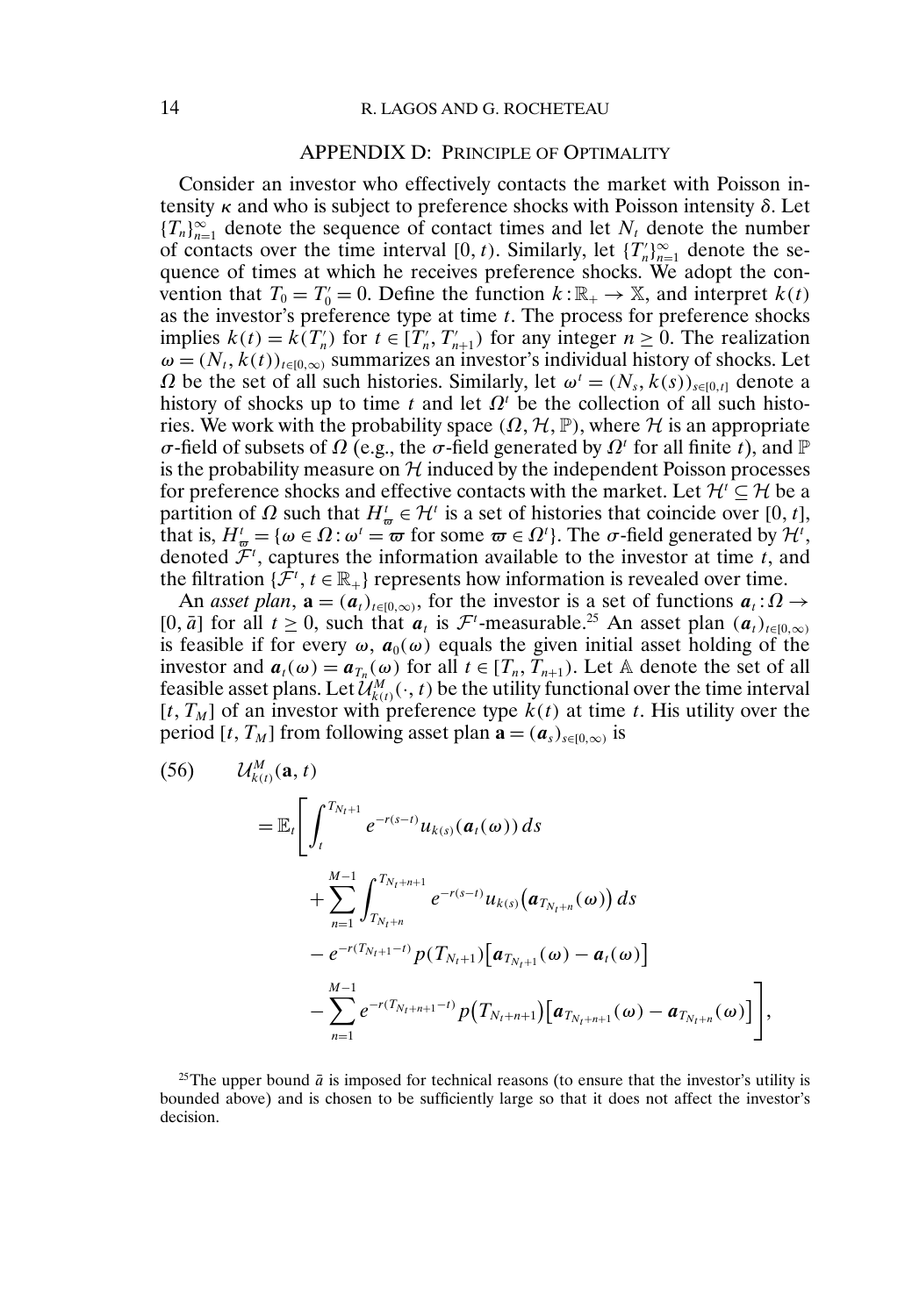where  $\mathbb{E}_t$  is shorthand for the conditional expectation  $\mathbb{E}[\cdot|\mathcal{F}^t]$ .<sup>26</sup> The first M terms on the right side of (56) represent the expected discounted sum of utility flows from holding the asset position prescribed by the asset plan **a** over the time interval  $[t, T_{N_t+M})$ . The first term, for instance, is the expected utility from holding the asset position  $a_t(\omega)$  from the initial time t until the next time the investor gains effective access to the market,  $T_{N_t+1}$ . Similarly, each term in the summation represents the utility from holding the asset over the period  $[T_{N_t+n}, T_{N_t+n+1})$ , that is, between the effective contact number  $N_t + n$  and the next one. The second M terms represent the expected net utility cost to the investor from readjusting his asset holdings at the times he contacts the market. The term on the second line of (56), for instance, is the (expected, discounted to time t) disutility the investor incurs to buy  $a_{T_{N+1}}(\omega)$  on his  $(N_t + 1)$ th effective contact with the market, net of the utility he gets from selling the assets he is holding at this time,  $a_t(\omega)$ . In what follows, we will leave the dependence of the function  $a_t$  on  $\omega$  implicit to simplify the notation. By the law of iterated expectations, the utility functional in (56) can be rewritten as

(57) 
$$
U_{k(t)}^M(\mathbf{a},t) = \frac{\bar{u}_{k(t)}(\mathbf{a},t)}{r+\kappa} + \left[ p(t) - \frac{q(t)}{r+\kappa} \right] \mathbf{a}_t - \mathbb{E}_t \left[ e^{-r(T_{N_t+M}-t)} p(T_{N_t+M}) \mathbf{a}_{T_{N_t+M}} \right] + \frac{1}{r+\kappa} \mathbb{E}_t \left\{ \sum_{n=1}^{M-1} e^{-r(T_{N_t+n}-t)} \left[ \bar{u}_{k(T_{N_t+n})} (\mathbf{a}_{T_{N_t+n}}) - q(T_{N_t+n}) \mathbf{a}_{T_{N_t+n}} \right] \right\},
$$

where

(58) 
$$
\bar{u}_{k(T_{N_t+n})}(a_{T_{N_t+n}}) \equiv (r+\kappa) \mathbb{E}_{T_{N_t+n}} \int_{T_{N_t+n}}^{T_{N_t+n+1}} e^{-r(s-T_{N_t+n})} u_{k(s)}(a_{T_{N_t+n}}) ds,
$$

$$
q(T_{N_t+n}) \equiv (r+\kappa) \big[ p(T_{N_t+n}) - \mathbb{E}_{T_{N_t+n}} e^{-r(T_{N_t+n+1}-T_{N_t+n})} p(T_{N_t+n+1}) \big].
$$

Notice that the function  $\bar{u}_i(a)$  is as in (7), and since

$$
\mathbb{E}_{T_{N_t+n}}e^{-r(T_{N_t+n+1}-T_{N_t+n})}p(T_{N_t+n+1})=\kappa\int_0^{\infty}e^{-(r+\kappa)s}p(T_{N_t+n}+s)\,ds,
$$

the function  $q(t)$  is the one defined in (8). For any finite M and any t, the utility functional  $\mathcal{U}_{k(t)}^M(\mathbf{a}, t)$  is well defined for any feasible asset plan  $\mathbf{a}$ .<sup>27</sup>

<sup>26</sup>Notice that the stochastic process  $\{T_n\}_{n=1}^{\infty}$  can be thought of as being a function of the process  $\omega$  (since  $(N_t)_{t\in[0,\infty)}$  is a right-continuous step function with jumps at  $\{T_n\}_{n=1}^{\infty}$ ), so for any  $\mathcal{F}^t$ -measurable function  $f: \Omega \to \mathbb{R} \cup \{\pm \infty\}$ , the expectation  $\mathbb{E}[f(\omega)|\mathcal{F}^t]$  is also integrating over  ${T_n}_{n=1}^{\infty}$ .

<sup>27</sup>From (7), it is clear that the first term on the right side of (57) is a well behaved function of  $a_t$ , which is itself a bounded and  $\mathcal{F}^t$ -measurable function. Since throughout the paper we have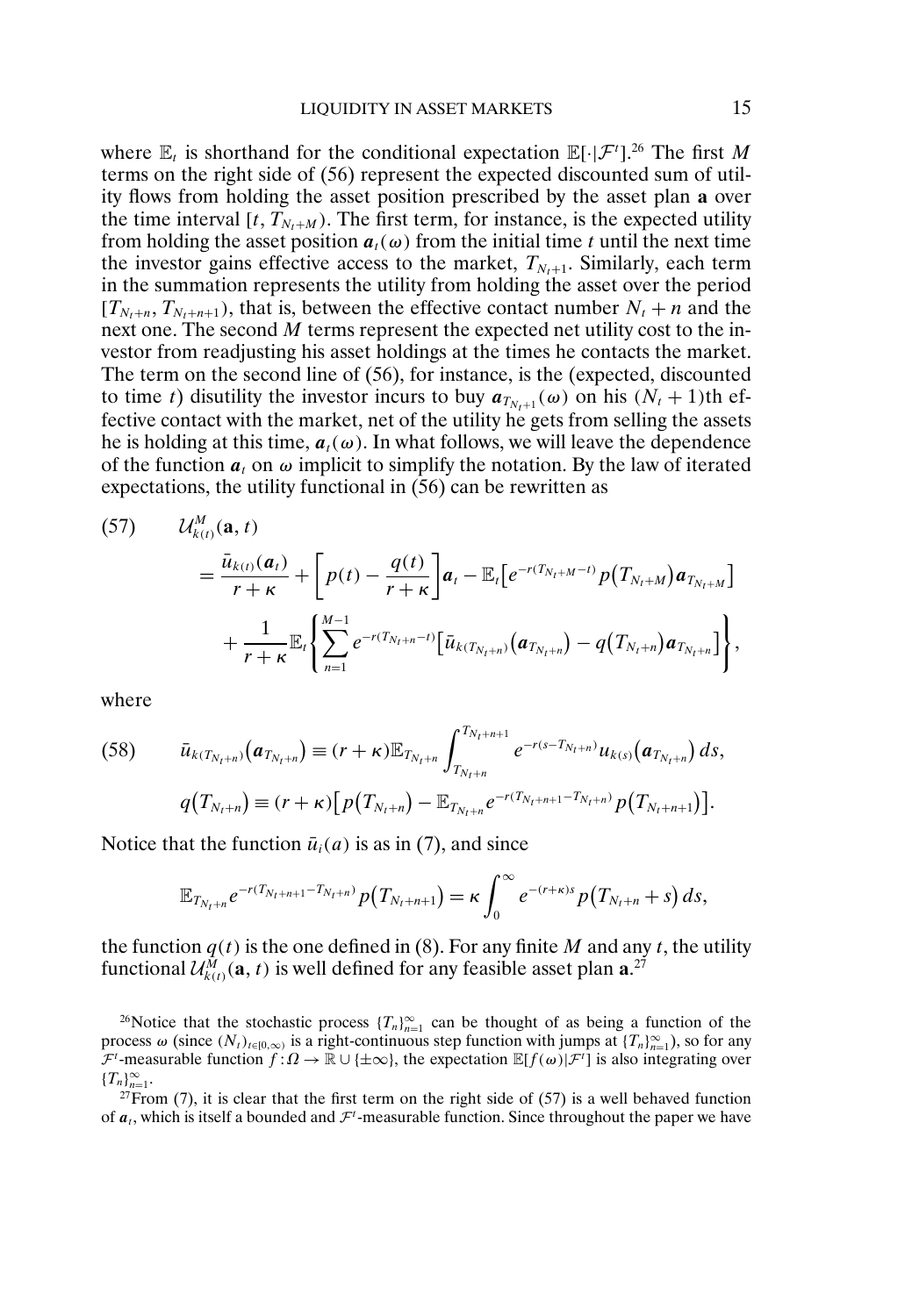Next, for any given nonnegative measurable price function  $p(t)$ , we define the infinite-horizon utility for the investor from following a feasible asset plan **a** by

$$
\mathcal{U}_{k(t)}(\mathbf{a},t)=\limsup_{M\to\infty}\mathcal{U}_{k(t)}^M(\mathbf{a},t).
$$

For any feasible asset plan, the sequence

$$
\left\{\sum_{n=1}^{M-1} e^{-r(T_{N_t+n}-t)} \bar{u}_{k(T_{N_t+n})}\left(\boldsymbol{a}_{T_{N_t+n}}\right)\right\}_{M=1}^{\infty}
$$

has a limit. This limit may be a finite number or  $-\infty$ .<sup>28</sup> The sequence

$$
\left\{\sum_{n=1}^{M-1} e^{-r(T_{N_t+n}-t)}q(T_{N_t+n})a_{T_{N_t+n}}\right\}_{M=1}^{\infty}
$$

is nondecreasing, so it has a limit, which may be  $+\infty$ . Let

(59) 
$$
f_M(\omega) \equiv \sum_{n=1}^{M-1} e^{-r(T_{N_t+n}-t)} \big[ \bar{u}_{k(T_{N_t+n})}(a_{T_{N_t+n}}) - q(T_{N_t+n}) a_{T_{N_t+n}} \big].
$$

Then we have shown that  $\lim_{M\to\infty}f_M$  exists (it may be finite or  $-\infty$ ). If we rescale  $u_i$  for each i so that  $u_i(\bar{a}) \leq 0$  for all i, we see that the sequence  ${-f_M}_{M=1}^{\infty}$  is a monotone increasing sequence of measurable functions that converge pointwise to  $-\lim_{M\to\infty} f_M$ , so by the monotone convergence theorem (e.g., Theorem 7.8 in Stokey and Lucas (1989)), we have  $\lim_{M\to\infty} \mathbb{E}_t[f_M] =$  $\mathbb{E}_{t}[\lim_{M\to\infty}f_M]$ . All this implies that, given a price path  $p(t)$ , an investor's expected lifetime utility from following a feasible asset plan  $\mathbf{a} = (a_s)_{s \in [0,\infty)}$ 

$$
\bar{u}_{k(T_{N_t+n})}(a) = \sum_{i=1}^l \bar{u}_i(a) \mathbb{I}_{\{k(T_{N_t+M})=i\}},
$$

where  $\bar{u}_i(a)$  is a continuous function for each i, so the integral of  $e^{-rt}\bar{u}_{k(t)}(a_t)$  is well defined. Finally, the integral of  $q(t)a_t$  is well defined since  $p(t)$  and  $a_t$  are nonnegative and measurable.

<sup>28</sup>This limit is finite if  $u_i$  is bounded below for all i, since in that case we can rescale each utility function so that  $u_i(0) \ge 0$  for all i, and the sequence of partial sums is nondecreasing and bounded above (because  $a_t \leq \bar{a}$  for all t and  $u_i$  is continuous for each i). Conversely, if some  $u_i$ is unbounded below, we can rescale  $u_i$  and every other  $u_i$  so that  $u_k(\bar{a}) \leq 0$  for all k. Then since the sequence of partial sums is nonincreasing, it has a limit, which could be  $-\infty$ .

specialized the analysis to price paths with the property that  $p(t)$  is measurable,  $q(t)$  is well defined for any t and the second term on the right side of (57) is well defined. Since  $e^{-rt}p(t)a_t$ is a nonnegative measurable function, the integral in the third term is well defined (although it need not be finite). As for the last term, notice that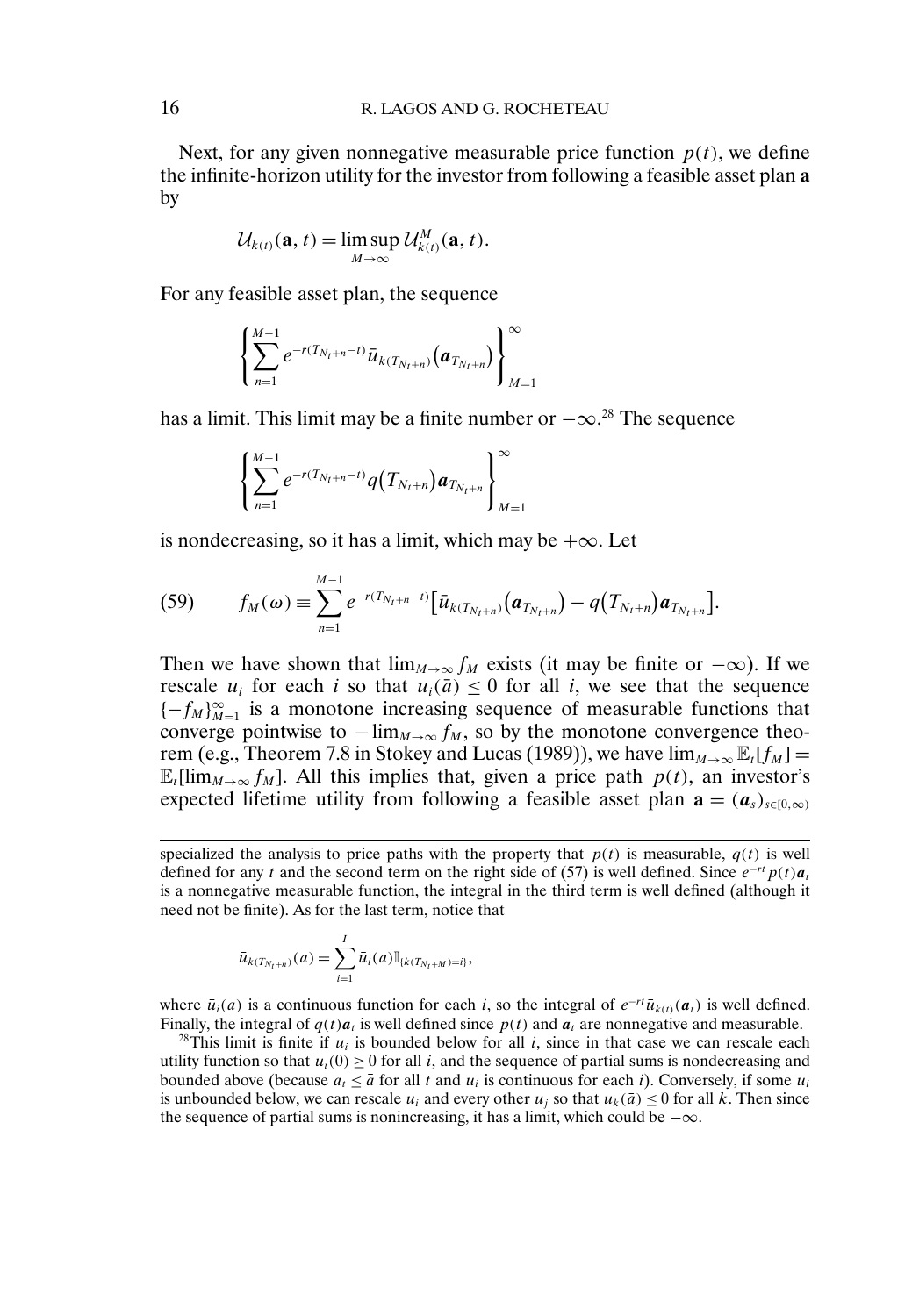$$
\mathcal{U}_{k(t)}(\mathbf{a},t) = \frac{\bar{u}_{k(t)}(\mathbf{a}_t)}{r+\kappa} + \left[ p(t) - \frac{q(t)}{r+\kappa} \right] \mathbf{a}_t \n- \limsup_{M \to \infty} \mathbb{E}_t \left[ e^{-r(T_{N_t+M}-t)} p(T_{N_t+M}) \mathbf{a}_{T_{N_t+M}} \right] \n+ \frac{1}{r+\kappa} \mathbb{E}_t \left\{ \sum_{n=1}^{\infty} e^{-r(T_{N_t+n}-t)} \left[ \bar{u}_{k(T_{N_t+n})} (\mathbf{a}_{T_{N_t+n}}) - q(T_{N_t+n}) \mathbf{a}_{T_{N_t+n}} \right] \right\},
$$

which is well defined for any feasible path.<sup>29</sup> The investor's problem at  $t$ is

(60) 
$$
\max_{a \in A} \mathcal{U}_{k(t)}(a, t), \quad \text{s.t.} \quad a_t = a \ge 0 \quad \text{and} \quad k(t) \in \mathbb{X} \text{ given.}
$$

The investor's maximum attainable utility is then

$$
V_{k(t)}^*(a,t) = \max_{\mathbf{a}\in\mathbb{A}} \mathcal{U}_{k(t)}(\mathbf{a},t).
$$

PROPOSITION 9: *A feasible plan*  $\mathbf{a}^* = (\boldsymbol{a}_s^*(\omega))_{s \in [t,\infty), \omega \in \Omega}$  *is optimal from a given initial date* t ≥ 0 *if and only if it satisfies*

(61) 
$$
\boldsymbol{a}_{T_n}^*(\omega) = \arg \max_{a \in [0, \tilde{a}]} \left[ \bar{u}_{k(T_n)}(a) - q(T_n) a \right] \quad \forall \omega \in \Omega, \forall \{T_n\}_{n = T_{N_t+1}}^{\infty}
$$

*and*

(62) 
$$
\lim_{n\to\infty} \mathbb{E}_i \big\{ e^{-r(T_{N_t+n}-t)} p(T_{N_t+n}) a^*_{T_{N_t+n}} \big\} = 0.
$$

*Moreover, if there exists a number*  $B > \max_j \bar{u}'_j(\infty)$  *such that*  $q(s) \geq B$  *for all s*, *then an optimal plan exists and is unique*.

PROOF: The proof proceeds in three steps.

(i) We first show that (61) and (62) are sufficient for an optimum. Let **a**<sup>∗</sup> be the asset plan that satisfies (61) and (62), and let **a** be any other feasible plan.

<sup>&</sup>lt;sup>29</sup>We have chosen to define the lifetime utility as  $\limsup_{M\to\infty}$   $\mathcal{U}^M(\mathbf{a},t)$  rather than lim<sub>M→∞</sub>  $\mathcal{U}^M$ (**a**, *t*), because lim<sub>M→∞</sub>  $\mathbb{E}_t[exp(-r(T_{N_t+M} - t))p(T_{N_t+M})a_{T_{N_t+M}}]$  need not exist for every feasible asset plan. The definition we have adopted guarantees that the payoff from every feasible asset plan can be evaluated using the investor's utility function. As we show below, the optimal asset plan,  $\mathbf{a}^*$ , has the property that  $\lim_{M\to\infty} \mathbb{E}_t[\exp(-r(T_{N_t+M}-t)) p(T_{N_t+M}) a^*_{T_{N_t+M}}] = 0$ , which means that, equivalently, we could define the utility function as  $\lim_{M\to\infty} U^M$  (a, t) and simply restrict the investor's choices to the set of feasible paths for which  $\lim_{M\to\infty}$  E<sub>t</sub>[exp(−r ×  $(T_{N_t+M}-t))p(T_{N_t+M})a_{T_{N_t+M}}$ ] exists.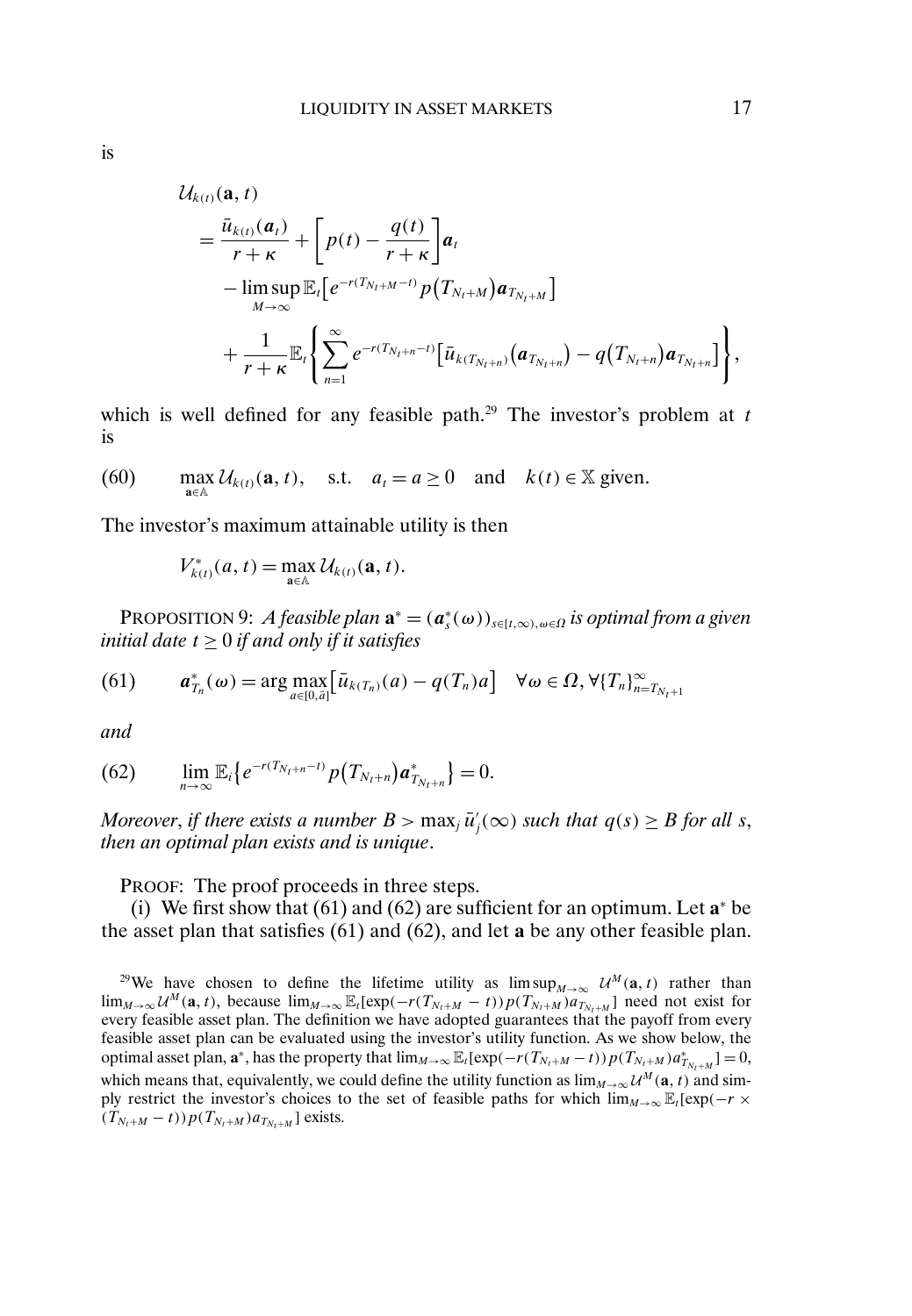For any t, let  $\Delta = \mathcal{U}_{k(t)}(\mathbf{a}^*, t) - \mathcal{U}_{k(t)}(\mathbf{a}, t)$ . Then

$$
\Delta \geq \frac{1}{r+\kappa} \mathbb{E}_{t} \Biggl\{ \sum_{n=1}^{\infty} e^{-r(T_{N_{t}+n}-t)} \Bigl[ \bar{u}_{k(T_{N_{t}+n})} (a_{T_{N_{t}+n}}^{*}) - q(T_{N_{t}+n}) a_{T_{N_{t}+n}}^{*} \Bigr] \Biggr\} -\frac{1}{r+\kappa} \mathbb{E}_{t} \Biggl\{ \sum_{n=1}^{\infty} e^{-r(T_{N_{t}+n}-t)} \Bigl[ \bar{u}_{k(T_{N_{t}+n})} (a_{T_{N_{t}+n}}) - q(T_{N_{t}+n}) a_{T_{N_{t}+n}} \Bigr] \Biggr\} -\limsup_{M \to \infty} \mathbb{E}_{t} \Biggl[ e^{-r(T_{N_{t}+M}-t)} p(T_{N_{t}+M}) a_{T_{N_{t}+M}}^{*} \Bigr].
$$

From (61) and (62), it follows that  $\Delta > 0$ .

(ii) Next we show that an optimal plan must satisfy (61) and (62). The first step is to notice that the objective function on the right side of (61) is strictly concave and differentiable, so  $u'_i[a^*_s(\omega)] - q(s) \le 0$  ("=" if  $a^*_i(s) > 0$ ) is necessary and sufficient for an optimum. Since  $q(s) > \bar{u}'_i(\infty)$  for all i, we can choose  $\bar{a}$  large enough so that  $q(s) > \bar{u}'_i(\bar{a})$  for all i and, therefore, (61) is the *unique* solution to the investor's problem at time s, for history  $\omega$ , when his preference type is  $k(s)$ . Suppose that the asset plan  $\tilde{a}$  is optimal, with  $\tilde{a}_s(\omega) \neq a_s^*(\omega)$  for some history  $\omega$  at some date  $s > t$ . Since both  $\tilde{a}$ and **a**<sup>∗</sup> are feasible,  $\tilde{a}_{T_{N_s}}(\omega) \neq a_{T_{N_s}}^*(\omega)$ . Then the investor could maintain his asset plan  $\tilde{a}$  unchanged except at date  $T_{N_s}$  for history  $\omega$ , where he could choose  $a_{T_{N_s}}^*(\omega)$ . By (61), this deviation is feasible. Since the maximization in (61) has a unique solution, the proposed deviation strictly increases the investor's expected utility, so  $\tilde{a}$  could not have been optimal—a contradiction. Next, we show that any optimal policy must satisfy (62). Let **a**<sup>∗</sup> be an optimal plan and consider the feasible plan  $(1 - \varepsilon)a^*$  for some small  $\varepsilon > 0$ . Let  $\Delta_{\varepsilon} \equiv \mathcal{U}_{k(t)}(\mathbf{a}^*, t) - \mathcal{U}_{k(t)}[(1-\varepsilon)\mathbf{a}^*, t]$ . Then

$$
\Delta_{\varepsilon} = \mathbb{E}_{t} \Biggl\{ \sum_{n=1}^{\infty} \frac{e^{-r(T_{N_{t}+n}-t)}}{r+\kappa} \Bigl[ \bar{u}_{k(T_{N_{t}+n})} \bigl( \bm{a}_{T_{N_{t}+n}}^{*} \bigr) - \bar{u}_{k(T_{N_{t}+n})} \bigl[ (1-\varepsilon) \bm{a}_{T_{N_{t}+n}}^{*} \bigr] \Biggr] \\ - \varepsilon q\bigl( T_{N_{t}+n} \bigr) \bm{a}_{T_{N_{t}+n}}^{*} \Bigr] \Biggr\} \\ - \varepsilon \limsup_{M \to \infty} \mathbb{E}_{t} \bigl[ e^{-r(T_{N_{t}+M}-t)} p\bigl( T_{N_{t}+M} \bigr) \bm{a}_{T_{N_{t}+M}}^{*} \bigr].
$$

Divide the previous expression by  $\varepsilon$  and take the limit as  $\varepsilon \to 0$  (applying l'Hôpital's rule) to arrive at

$$
\lim_{\varepsilon \to 0} \frac{\Delta_{\varepsilon}}{\varepsilon} = \frac{1}{r + \kappa} \mathbb{E}_{r} \Bigg\{ \sum_{n=1}^{\infty} e^{-r(T_{N_{t}+n}-t)} \big[ \bar{u}_{k(T_{N_{t}+n})}'(a_{T_{N_{t}+n}}^{*}) - q(T_{N_{t}+n}) \big] a_{T_{N_{t}+n}}^{*} \Bigg\} - \limsup_{M \to \infty} \mathbb{E}_{r} \big[ e^{-r(T_{N_{t}+M}-t)} p(T_{N_{t}+M}) a_{T_{N_{t}+M}}^{*} \big].
$$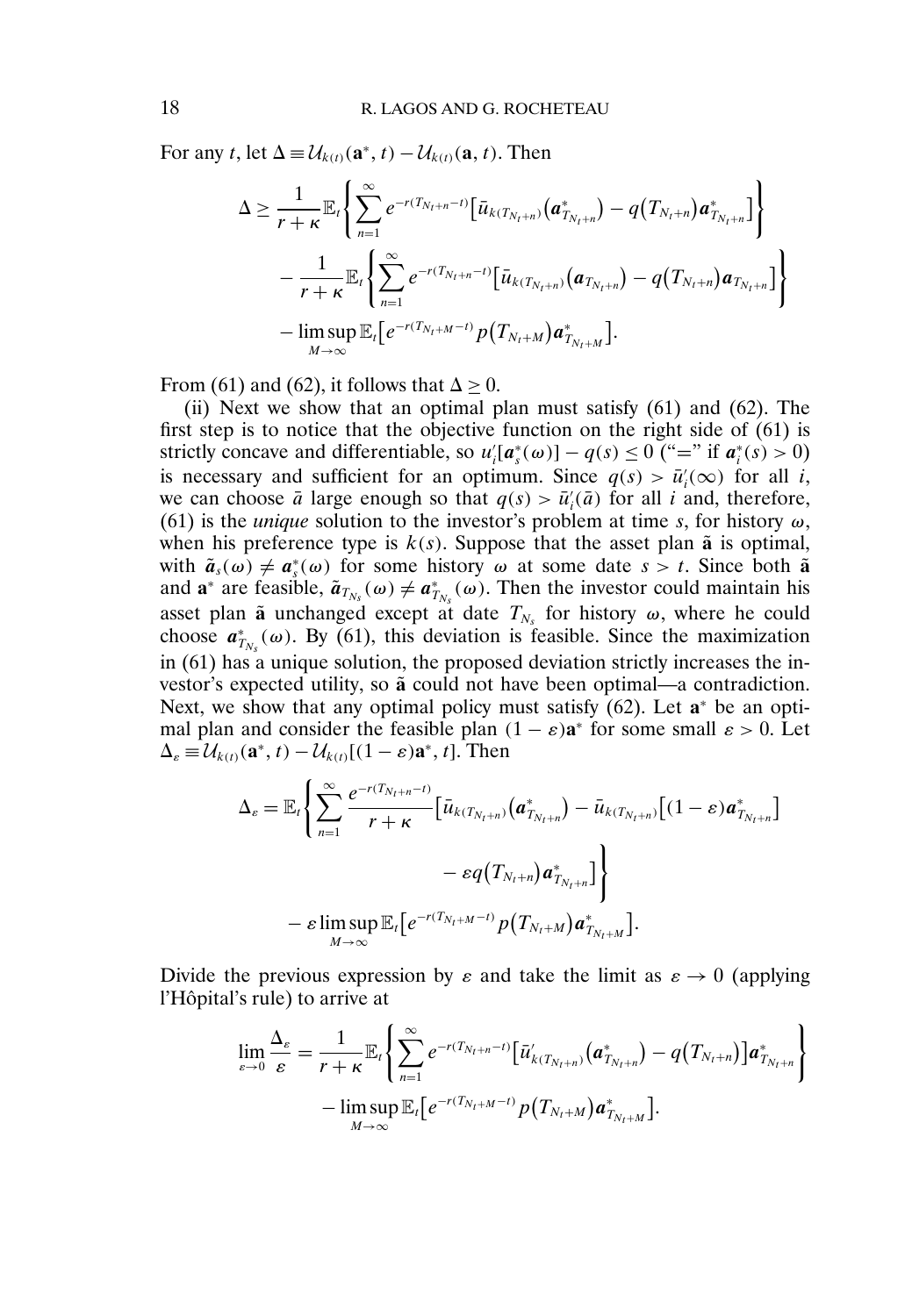Since the asset plan **a**<sup>∗</sup> is optimal, the first-order condition for the investor's problem (61), that is,  $[\bar{u}'_{k(T_n)}(a_{T_n}^*) - q(T_n)]a_{T_n}^* = 0$  for all  $\{T_n\}_{n=T_{N_t+1}}^{\infty}$ , implies

$$
\lim_{\varepsilon\to 0}\frac{\Delta_\varepsilon}{\varepsilon}=-\limsup_{M\to\infty}\mathbb{E}_t\big[e^{-r(T_{N_t+M}-t)}p\big(T_{N_t+M}\big)\bm{a}_{T_{N_t+M}}^*\big]
$$

and the optimality of **a**<sup>∗</sup> requires

$$
0 \leq -\limsup_{M \to \infty} \mathbb{E}_{t}[e^{-r(T_{N_{t}+M}-t)} p(T_{N_{t}+M}) a^{*}_{T_{N_{t}+M}}].
$$

Then, since  $e^{-rT} p(T) a^*_{T} \ge 0$  for all T, we have

$$
0 \leq \liminf_{M \to \infty} \mathbb{E}_{t} \big[ e^{-r(T_{N_t+M}-t)} p(T_{N_t+M}) a^*_{T_{N_t+M}} \big] \leq \limsup_{M \to \infty} \mathbb{E}_{t} \big[ e^{-r(T_{N_t+M}-t)} p(T_{N_t+M}) a^*_{T_{N_t+M}} \big] \leq 0,
$$

so the optimality of **a**<sup>∗</sup> requires

$$
\lim_{M\to\infty}\mathbb{E}_t\big[e^{-r(T_{N_t+M}-t)}p\big(T_{N_t+M}\big)a^*_{T_{N_t+M}}\big]=0.
$$

(iii) Finally, since the necessary conditions (61) and (62) determine a unique  $\mathbf{a}^* = (a_t^*(\omega))_{t \in [0,\infty), \omega \in \Omega}$ , the optimal plan exists and is unique. *Q.E.D.* 

The formulation we have laid out in this appendix is quite general in that it allows the investor to choose among feasible asset plans  $\mathbf{a} = (a_t(\omega))_{t \in [0,\infty), \omega \in \Omega}$ , where  $a_t$  can be any  $\mathcal{F}^t$ -measurable function of the whole history of shocks,  $\omega$ , as well as time,  $t$ . From (61), however, notice that the optimal asset plan  $\mathbf{a}^* = (\mathbf{a}_t^*(\omega))_{t \in [0,\infty), \omega \in \Omega}$  is not history dependent: when the investor gains effective access to the market at time  $T_n$ , his optimal decision depends only on  $T_n$  and his preference type at that time,  $k(T_n)$ . For this reason, we can simplify the notation as we did in the body of the paper, by letting  $a_{k(T_n)}(T_n) \equiv \boldsymbol{a}_{T_n}^*(\omega)$ . With this notation, we can denote the optimal plan **a**<sup>∗</sup> simply by a sequence of functions  $\{(a_i(t), t \in [0, \infty))\}_{i=1}^I$ , with  $a_i(t) = a_i(T_n)$  for all  $t \in [T_n, T_{n+1})$  and every *i*. Also as in the body of the paper, we can use  $\mathbb{E}_{k(t)}$  to denote  $\mathbb{E}_t$ , which stresses the fact that  $k(t)$  summarizes all the relevant information available to the investor at time  $t$  that enables him to form the conditional expectation over  $\omega$ . With this notation, consider an investor at time t, with asset holdings  $a_t = a \geq 0$  and preference type  $k(t) = i \in \mathbb{X}$  both given. His maximum attainable utility is  $V_i^*(a, t) = \mathcal{U}_i(\mathbf{a}^*, t)$ , that is,

(63) 
$$
V_i^*(a,t) = \frac{\bar{u}_i(a)}{r+\kappa} + \left[p(t) - \frac{q(t)}{r+\kappa}\right]a + K_i(t),
$$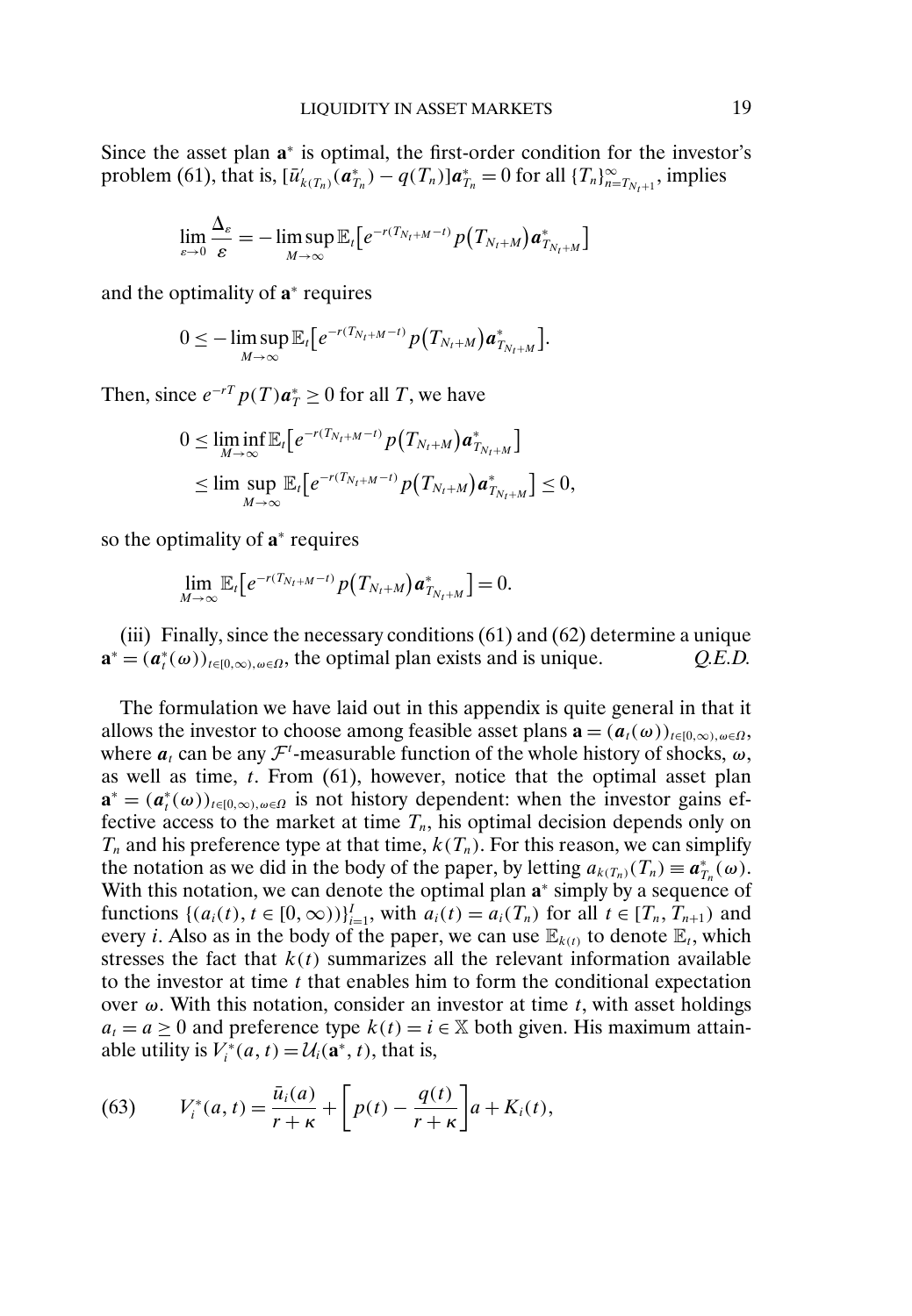where

$$
K_i(t) = \mathbb{E}_i \Bigg\{ \sum_{n=1}^{\infty} e^{-r(T_{N_t+n}-t)} \Bigg[ \frac{\bar{u}_{k(T_{N_t+n})}[a_{k(T_{N_t+n})}(T_{N_t+n})]}{r+\kappa} - \frac{q(T_{N_t+n})}{r+\kappa} a_{k(T_{N_t+n})}(T_{N_t+n}) \Bigg] \Bigg\}
$$

From Proposition 9 we know that if there exists a number  $B > \max_j \bar{u}'_j(\infty)$  such that  $q(s) \ge B$  for all s, then an optimal plan  $\{(a_i(t), t \in [0, \infty))\}_{i=1}^I$  exists and is unique, so  $K_i(t)$  is well defined. If, in addition, there exists a real number  $\overline{B}$ such that  $q(t) \leq \overline{B}$  for all t, then  $K_i(t) \in \mathbb{R}$  for all t and every i.

.

Instead of considering (60), in the body of the paper we described the investor's problem using a recursive functional equation (i.e., (1)) with asset holdings and fees given by (2), which we showed to be equivalent to (25). Lemma 8 formalizes the relationship between both formulations of the investor's problem, (25) and (60). Before we prove this result, it is convenient to establish a preliminary result.

LEMMA 7: *For any*  $t \geq 0$ ,

$$
K_{k(t)}(t) = \frac{1}{r+\kappa} \mathbb{E}_{k(t)} \big\{ e^{-r(T_{N_t+1}-t)} \big[ \bar{u}_{k(T_{N_t+1})} \big[ a_{k(T_{N_t+1})} \big( T_{N_t+1} \big) \big] - q\big( T_{N_t+1} \big) a_{k(T_{N_t+1})} \big( T_{N_t+1} \big) \big] \big\}
$$
  
+ 
$$
\mathbb{E}_{k(t)} \big[ e^{-r(T_{N_t+1}-t)} K_{k(T_{N_t+1})} \big( T_{N_t+1} \big) \big].
$$

PROOF: First, notice that for all integers  $n \geq 0$ , we have  $N_s = N_t + n$  if  $s =$  $T_{N_t+n}$ , so the definition of  $K_{k(t)}(t)$  implies

(64) 
$$
K_{k(T_{N_t+1})}(T_{N_t+1}) = \frac{1}{r+\kappa} \mathbb{E}_{k(T_{N_t+1})} \left\{ \sum_{n=2}^{\infty} e^{-r(T_{N_t+n}-T_{N_t+1})} \bar{u}_{k(T_{N_t+n})} [a_{k(T_{N_t+n})}(T_{N_t+n})] \right\} - \frac{1}{r+\kappa} \mathbb{E}_{k(T_{N_t+1})} \left\{ \sum_{n=2}^{\infty} e^{-r(T_{N_t+n}-T_{N_t+1})} q(T_{N_t+n}) a_{k(T_{N_t+n})}(T_{N_t+n}) \right\}.
$$

Also from the definition of  $K_{k(t)}(t)$ ,

$$
K_{k(t)}(t) = \frac{1}{r+\kappa} \mathbb{E}_{k(t)} \big\{ e^{-r(T_{N_t+1}-t)} \big[ \bar{u}_{k(T_{N_t+1})} \big[ a_{k(T_{N_t+1})} \big( T_{N_t+1} \big) \big] - q\big( T_{N_t+1} \big) a_{k(T_{N_t+1})} \big( T_{N_t+1} \big) \big] \big\}
$$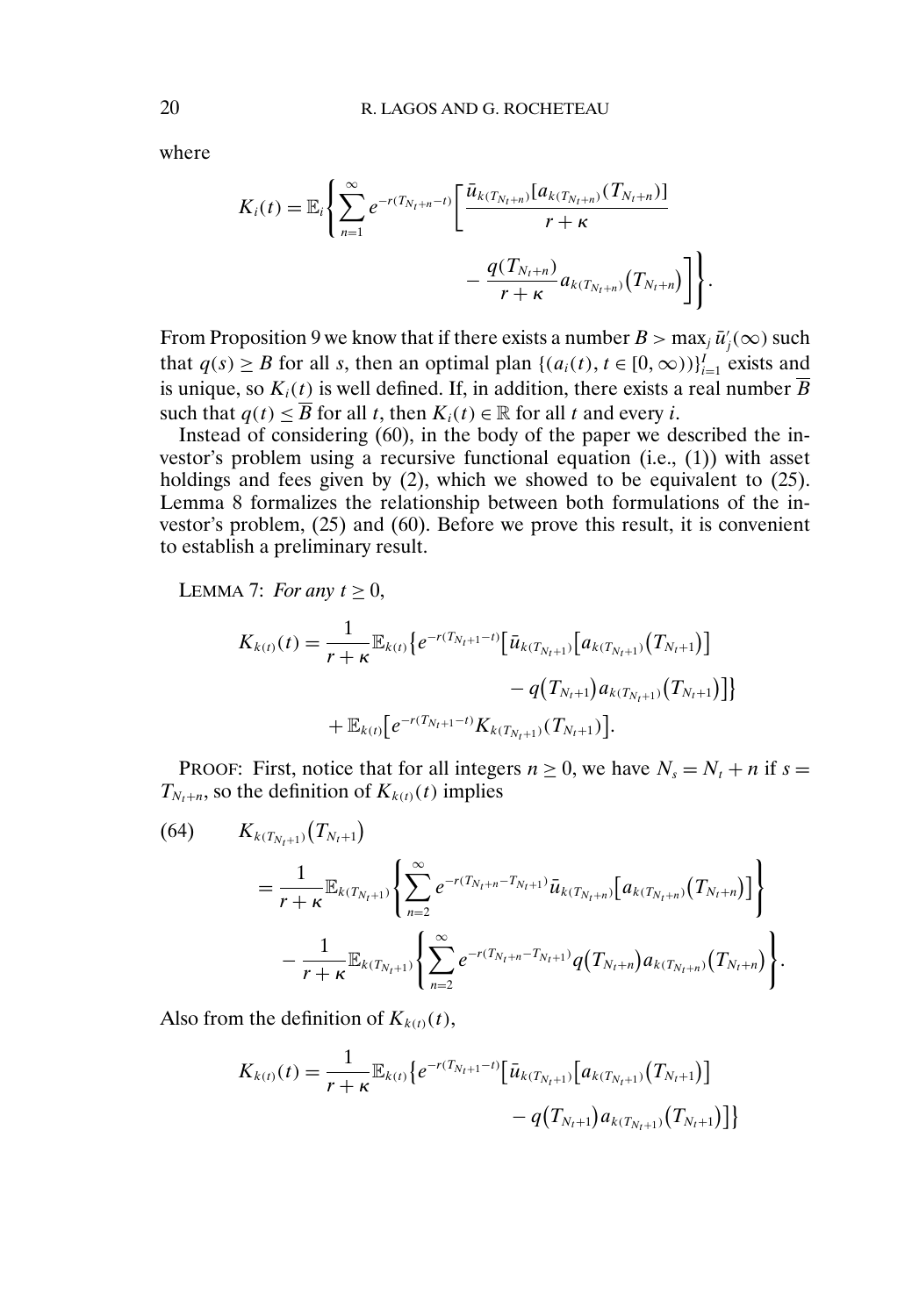$$
+\frac{1}{r+\kappa}\mathbb{E}_{k(t)}\left\{\sum_{n=2}^{\infty}e^{-r(T_{N_t+n}-t)}\left[\bar{u}_{k(T_{N_t+n})}\left[a_{k(T_{N_t+n})}(T_{N_t+n})\right]\right]\right\}-\frac{1}{r+\kappa}\mathbb{E}_{k(t)}\left\{e^{-r(T_{N_t+n}-t)}\left[\bar{u}_{k(T_{N_t+n})}\left[a_{k(T_{N_t+n})}(T_{N_t+n})\right]\right]\right\}-\frac{1}{r+\kappa}\mathbb{E}_{k(t)}\left\{e^{-r(T_{N_t+n}-t)}\left[\bar{u}_{k(T_{N_t+n})}\left[a_{k(T_{N_t+n})}(T_{N_t+n})\right]\right\}-\frac{q(T_{N_t+n})a_{k(T_{N_t+n})}(T_{N_t+n})\right]\right\}
$$
\times \mathbb{E}_{k(t)}e^{-r(T_{N_t+n}-t)}\left[\frac{1}{r+\kappa}\right]
$$
  

$$
-\mathbb{E}_{k(t)}e^{-r(T_{N_t+n}-t)}\left[\frac{1}{r+\kappa}\right]
$$
  

$$
\times \mathbb{E}_{k(T_{N_t+n})}\left\{\sum_{n=2}^{\infty}e^{-r(T_{N_t+n}-T_{N_t+n})}q(T_{N_t+n})a_{k(T_{N_t+n})}(T_{N_t+n})\right\}\right]
$$
  

$$
=\frac{1}{r+\kappa}\mathbb{E}_{k(t)}\left\{e^{-r(T_{N_t+n}-t)}\left[\bar{u}_{k(T_{N_t+n})}\left[a_{k(T_{N_t+n})}(T_{N_t+n})\right]\right]
$$
  

$$
-q(T_{N_t+n})a_{k(T_{N_t+n})}(T_{N_t+n})\right]\right\}
$$
  
+
$$
\mathbb{E}_{k(t)}\left[e^{-r(T_{N_t+n}-t)}K_{k(T_{N_t+n})}(T_{N_t+n})\right].
$$
$$

The last equality follows from (64).  $Q.E.D.$ 

LEMMA 8: *Consider an investor who, at some initial time*  $t \geq 0$ *, starts with asset position a and preference type*  $k(t) \in \mathbb{X}$ , *and suppose that there exists a number*  $B > \max_j \bar{u}'_j(\infty)$  *such that*  $q(s) \geq B$  *for all*  $s \geq t$ *.* 

(i) *The maximum value of* (60), *that is*,  $V_{k(t)}^*(a, t)$ , *satisfies the functional equation* (25).

(ii) *The asset plan that solves* (60), *that is*,  $(a_{k(T_N)}(s), s \in [t, \infty))$ , *satisfies* 

$$
V_{k(t)}^{*}[a_{k(T_{N_t})}(T_{N_t}),t] = \frac{\bar{u}_{k(t)}[a_{k(T_{N_t})}(T_{N_t})]}{r+\kappa} + \mathbb{E}_{k(t)}[e^{-r(T_{N_t+1}-t)}p(T_{N_t+1})a_{k(T_{N_t})}(T_{N_t})] + \mathbb{E}_{k(t)}[e^{-r(T_{N_t+1}-t)}\{V_{k(T_{N_t+1})}^{*}[a_{k(T_{N_t+1})}(T_{N_t+1}), T_{N_t+1}]-p(T_{N_t+1})a_{k(T_{N_t+1})}(T_{N_t+1})\}].
$$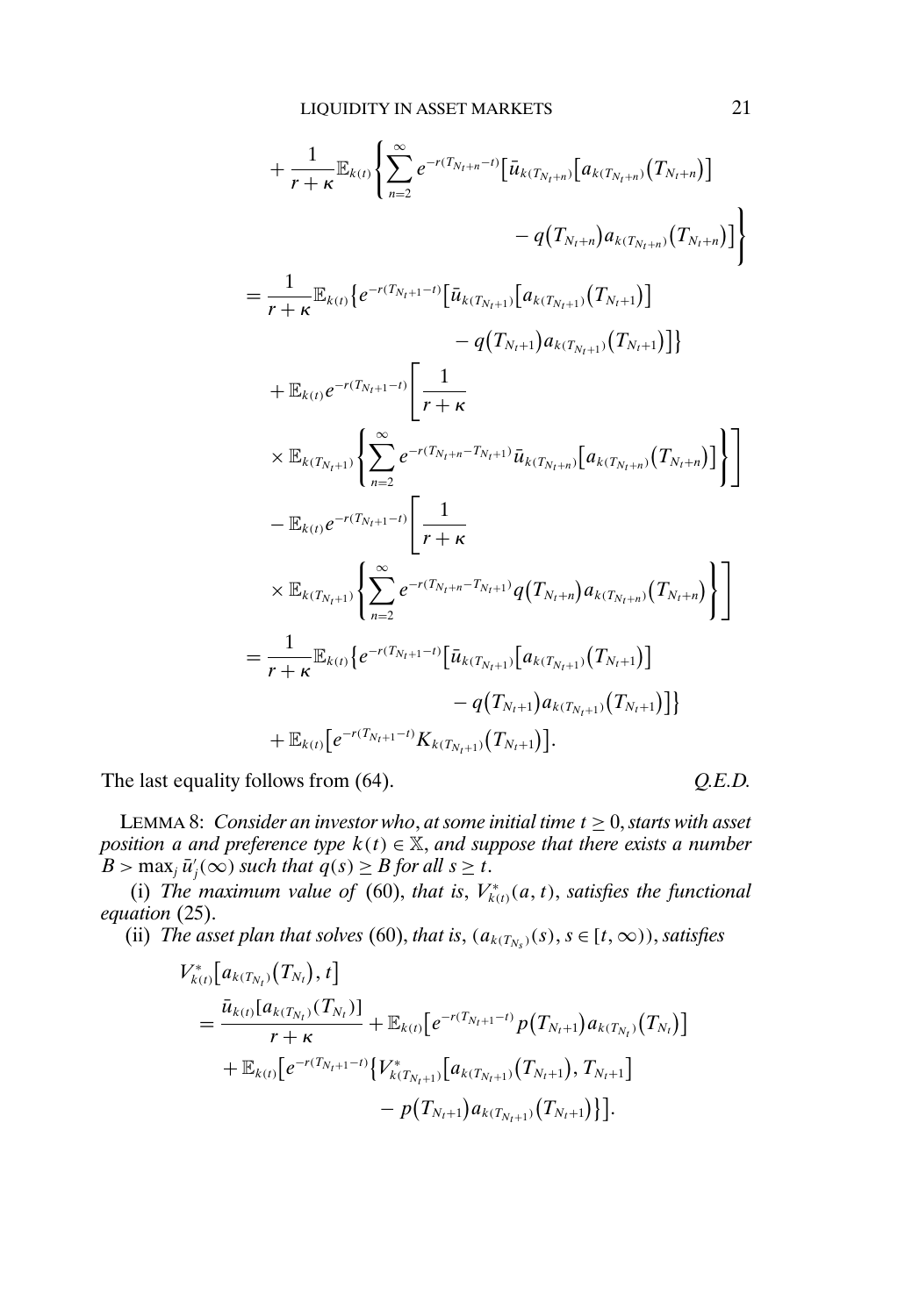(iii) *Let*  $(a_{k(T_{N_s})}(s), s \in [t, \infty))$  *be the asset plan induced by* (25), *that is, the asset plan in* (6), *with*

(65) 
$$
\lim_{n\to\infty} \mathbb{E}_i \big[ e^{-r(T_{N_t+n}-t)} p(T_{N_t+n}) a_{k(T_{N_t+n})}(T_{N_t+n}) \big] = 0
$$

*for each*  $i \in \mathbb{X}$ . *Then this asset plan achieves the maximum in* (60).

(iv) *Let*  $(a_{k(T_N)})$ (s),  $s \in [t, \infty)$ ) *be the asset plan induced by* (25) *and assume it satisfies* (65). *If*  $V_i(a, t)$  *solves* (25) *and satisfies* 

(66) 
$$
\lim_{n\to\infty} \mathbb{E}_i \big[ e^{-r(T_{N_t+n}-t)} V_{k(T_{N_t+n})} \big[ a_{k(T_{N_t+n})}(T_{N_t+n}), T_{N_t+n} \big] \big] = 0
$$

*for each*  $i \in \mathbb{X}$ , *then*  $V_i(a, t) = V_i^*(a, t)$ .

PROOF: (i) If we let  $V^*(a, t) \equiv \{V_i^*(a, t)\}_{i=1}^I$  and regard the right side of (25) as a map F, we need to show  $FV^* = V^*$ . Substitute  $V^*(a, t)$  as given by (63), into (25):

$$
(FV^*)(a, t, i)
$$
  
\n
$$
= \frac{\bar{u}_i(a)}{r+\kappa} + \mathbb{E}_i \Big[ e^{-r(T_{N_t+1}-t)} \Big\{ p(T_{N_t+1})a + \max_{a' \ge 0} [V^*_{k(T_{N_t+1})}(a', T_{N_t+1}) - p(T_{N_t+1})a'] \Big\} \Big]
$$
  
\n
$$
= \frac{\bar{u}_i(a)}{r+\kappa} + \Big[ p(t) - \frac{q(t)}{r+\kappa} \Big] a + \mathbb{E}_i \Big[ e^{-r(T_{N_t+1}-t)} K_{k(T_{N_t+1})}(T_{N_t+1}) \Big]
$$
  
\n
$$
+ \frac{1}{r+\kappa} \mathbb{E}_i \Big\{ e^{-r(T_{N_t+1}-t)} \Big[ \bar{u}_{k(T_{N_t+1})}[a_{k(T_{N_t+1})}(T_{N_t+1})] \Big] - q(T_{N_t+1})a_{k(T_{N_t+1})}(T_{N_t+1}) \Big] \Big\}
$$
  
\n
$$
= \frac{\bar{u}_i(a)}{r+\kappa} + \Big[ p(t) - \frac{q(t)}{r+\kappa} \Big] a + K_i(t)
$$
  
\n
$$
= V_i^*(a, t),
$$

where the third equality follows from Lemma 7.

(ii) From (63),

$$
V_{k(t)}^{*}[a_{k(T_{N_t})}(T_{N_t}), t]
$$
  
= 
$$
\frac{\bar{u}_{k(t)}[a_{k(T_{N_t})}(T_{N_t})]}{r+\kappa} + \left[p(t) - \frac{q(t)}{r+\kappa}\right]a_{k(T_{N_t})}(T_{N_t}) + K_{k(t)}(t)
$$
  
= 
$$
\frac{\bar{u}_{k(t)}[a_{k(T_{N_t})}(T_{N_t})]}{r+\kappa} + \mathbb{E}_{k(t)}[e^{-r(T_{N_t+1}-t)}p(T_{N_t+1})a_{k(T_{N_t})}(T_{N_t})]
$$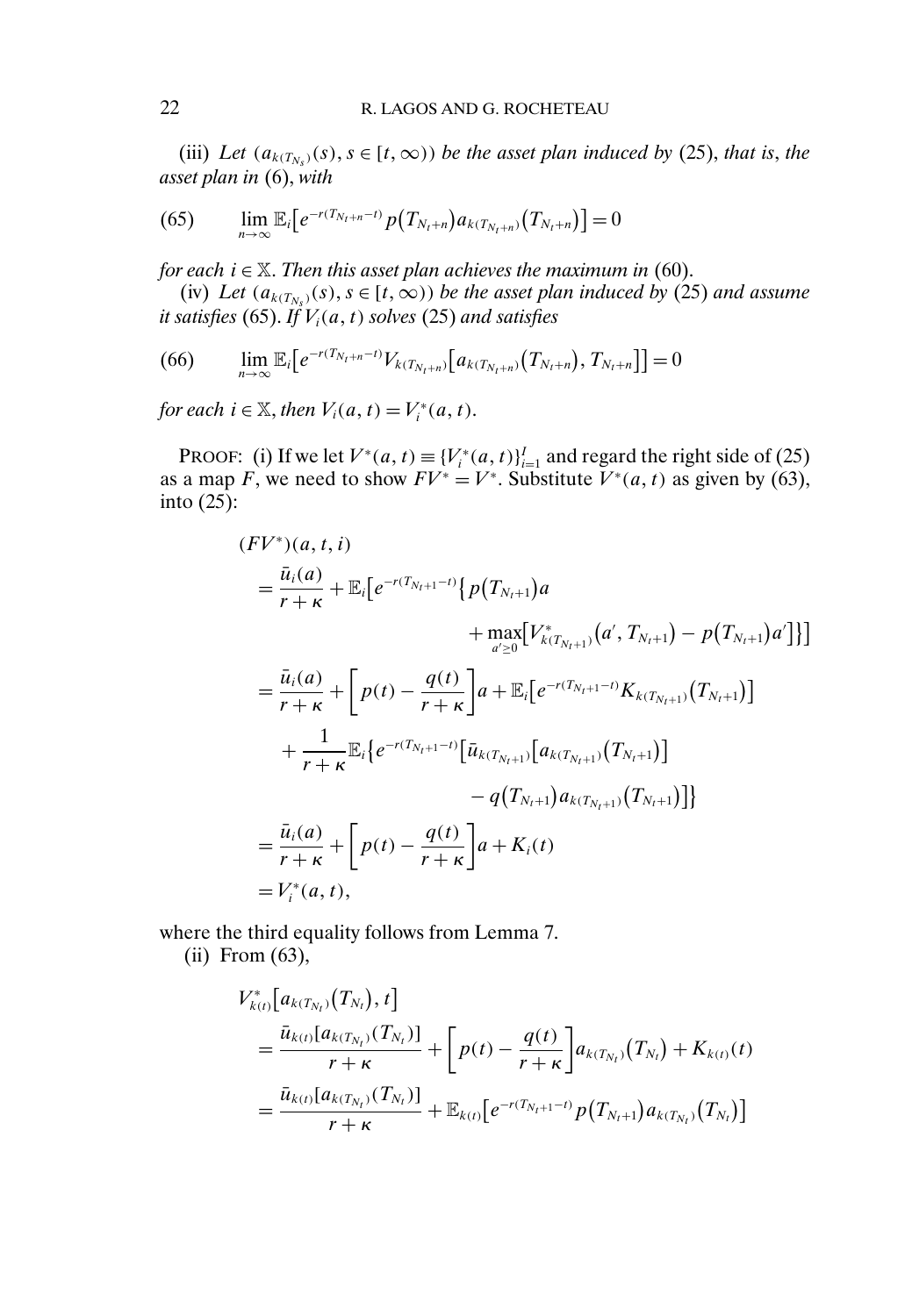$$
+ K_{k(t)}(t)
$$
\n
$$
= \frac{\bar{u}_{k(t)}[a_{k(T_{N_t})}(T_{N_t})]}{r+\kappa} + \mathbb{E}_{k(t)}[e^{-r(T_{N_t+1}-t)}p(T_{N_t+1})a_{k(T_{N_t})}(T_{N_t})]
$$
\n
$$
+ \frac{1}{r+\kappa} \mathbb{E}_{k(t)}\{e^{-r(T_{N_t+1}-t)}[\bar{u}_{k(T_{N_t+1})}[a_{k(T_{N_t+1})}(T_{N_t+1})] - q(T_{N_t+1})a_{k(T_{N_t+1})}(T_{N_t+1})]\}
$$
\n
$$
+ \mathbb{E}_{k(t)}[e^{-r(T_{N_t+1}-t)}K_{k(T_{N_t+1})}(T_{N_t+1})]
$$
\n
$$
= \frac{\bar{u}_{k(t)}[a_{k(T_{N_t})}(T_{N_t})]}{r+\kappa} + \mathbb{E}_{k(t)}[e^{-r(T_{N_t+1}-t)}p(T_{N_t+1})a_{k(T_{N_t})}(T_{N_t})] + \mathbb{E}_{k(t)}[e^{-r(T_{N_t+1}-t)}\{V_{k(T_{N_t+1})}(T_{N_t+1}), T_{N_t+1}]} - p(T_{N_t+1})a_{k(T_{N_t+1})}(T_{N_t+1})\}].
$$

The second equality follows from the definition of  $q(t)$ , the third equality follows from Lemma 7, and the fourth equality follows from the fact that

$$
V_{k(T_{N_t+1})}^*[a_{k(T_{N_t+1})}(T_{N_t+1}), T_{N_t+1}]
$$
  
= 
$$
\frac{\bar{u}_{k(T_{N_t+1})}[a_{k(T_{N_t+1})}(T_{N_t+1})]}{r+\kappa} + \left[p(T_{N_t+1}) - \frac{q(T_{N_t+1})}{r+\kappa}\right]a_{k(T_{N_t+1})}(T_{N_t+1}) + K_{k(T_{N_t+1})}(T_{N_t+1}).
$$

- (iii) Part (iii) is immediate from Proposition 9.
- (iv) By (3) and (6), we can write  $(25)$  as

$$
V_{k(t)}(a,t) = \frac{\bar{u}_{k(t)}(a)}{r+\kappa} + \mathbb{E}_{k(t)} \big\{ e^{-r(T_{N_t+1}-t)} p(T_{N_t+1}) \big[a - a_{k(T_{N_t+1})}(T_{N_t+1})\big] \big\} + \mathbb{E}_{k(t)} \big\{ e^{-r(T_{N_t+1}-t)} V_{k(T_{N_t+1})} \big[a_{k(T_{N_t+1})}(T_{N_t+1}), T_{N_t+1}\big] \big\}.
$$

Iterate this expression forward  $M - 1$  times (using the law of iterated expectations and  $(58)$ ) to arrive at

(67) 
$$
V_{k(t)}^M(a,t) = \frac{\bar{u}_{k(t)}(a)}{r+\kappa} + \left[p(t) - \frac{q(t)}{r+\kappa}\right]a - \mathbb{E}_{k(t)}\left[e^{-r(T_{N_t+M}-t)}p(T_{N_t+M})a_{k(T_{N_t+M})}(T_{N_t+M})\right]
$$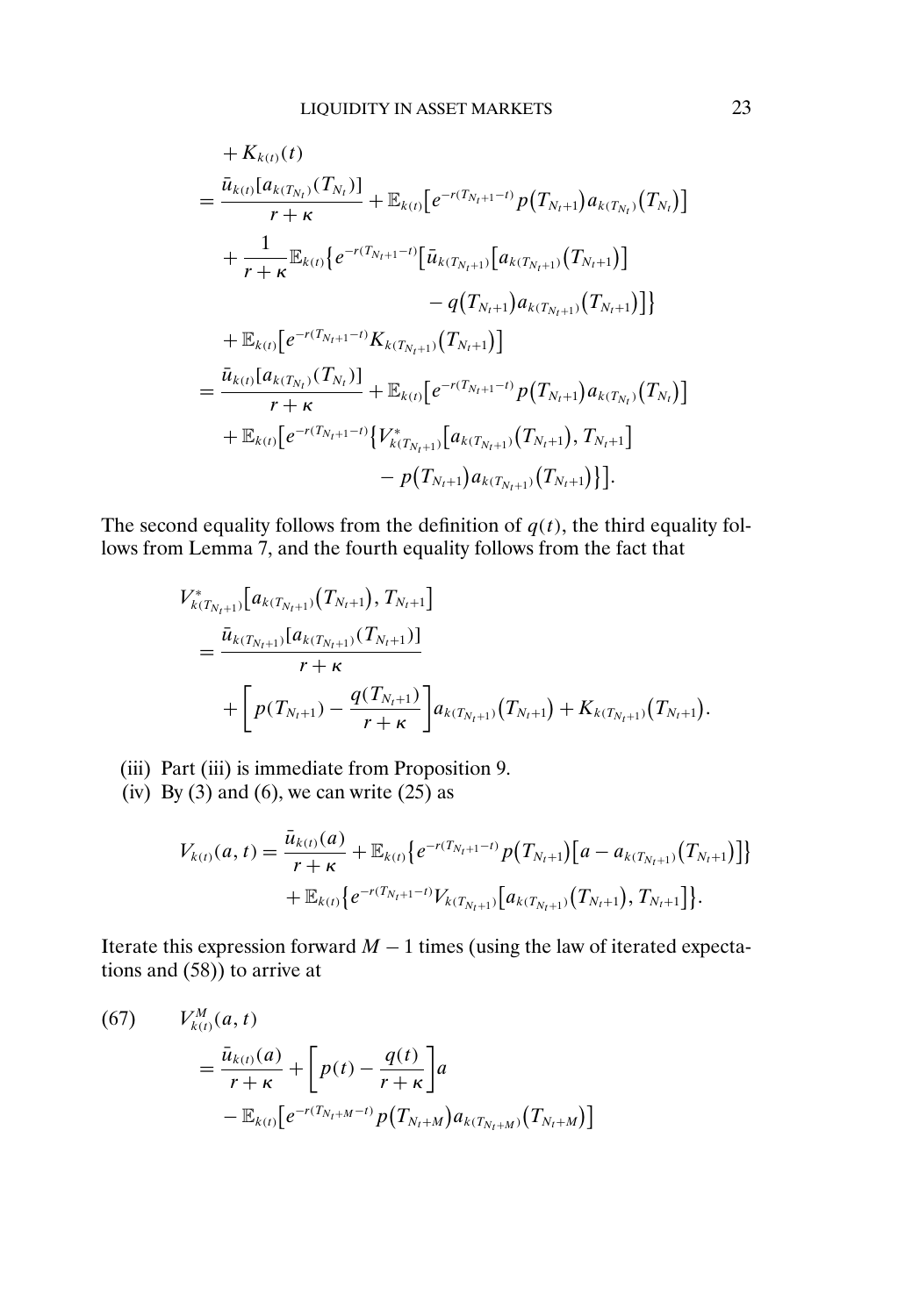$$
+\frac{1}{r+\kappa}\mathbb{E}_{k(t)}\Bigg\{\sum_{n=1}^{M-1}e^{-r(T_{N_t+n}-t)}\big[\bar{u}_{k(T_{N_t+n})}\big[a_{k(T_{N_t+n})}(T_{N_t+n})\big]\big] \\qquad \qquad -q\big(T_{N_t+n}\big)a_{k(T_{N_t+n})}(T_{N_t+n})\big]\Bigg\}\\+\mathbb{E}_{k(t)}\big[e^{-r(T_{N_t+M}-t)}V_{k(T_{N_t+M})}\big[a_{k(T_{N_t+M})}(T_{N_t+M}), T_{N_t+M}\big]\big].
$$

A function  $V_{k(t)}(a,t)$  that solves (25) must satisfy (67) for all  $M,$  so the solution is  $V_{k(t)}(a, t) = \lim_{M \to \infty} V_{k(t)}^M(a, t)$ , provided this limit exists. From (67),

$$
\lim_{M \to \infty} V_{k(t)}^{M}(a, t)
$$
\n
$$
= \frac{\bar{u}_{k(t)}(a)}{r + \kappa} + \left[ p(t) - \frac{q(t)}{r + \kappa} \right] a
$$
\n
$$
- \lim_{M \to \infty} \mathbb{E}_{k(t)} \left[ e^{-r(T_{N_t + M} - t)} p(T_{N_t + M}) a_{k(T_{N_t + M})} (T_{N_t + M}) \right]
$$
\n
$$
+ \lim_{M \to \infty} \mathbb{E}_{k(t)} \left\{ \sum_{n=1}^{M-1} e^{-r(T_{N_t + n} - t)} \left[ \frac{\bar{u}_{k(T_{N_t + n})} [a_{k(T_{N_t + n})} (T_{N_t + n})]}{r + \kappa} - \frac{q(T_{N_t + n})}{r + \kappa} a_{k(T_{N_t + n})} (T_{N_t + n}) \right] \right\}
$$
\n
$$
+ \lim_{M \to \infty} \mathbb{E}_{k(t)} \left[ e^{-r(T_{N_t + M} - t)} V_{k(T_{N_t + M})} [a_{k(T_{N_t + M})} (T_{N_t + M}), T_{N_t + M}] \right]
$$
\n
$$
= \frac{\bar{u}_{k(t)}(a)}{r + \kappa} + \left[ p(t) - \frac{q(t)}{r + \kappa} \right] a
$$
\n
$$
+ \lim_{M \to \infty} \mathbb{E}_{k(t)} \left\{ \sum_{n=1}^{M-1} e^{-r(T_{N_t + n} - t)} \left[ \frac{\bar{u}_{k(T_{N_t + n})} [a_{k(T_{N_t + n})} (T_{N_t + n})]}{r + \kappa} a_{k(T_{N_t + n})} (T_{N_t + n}) \right] \right\}.
$$

The second equality follows from (65) and (66). Since  $\{a_{k(T_{N_t+n})}(T_{N_t+n})\}_{n=1}^{\infty}$ is bounded and  $\bar{u}_i$  is continuous for every i,  $\{\bar{u}_{k(T_{N_t+n})}[a_{k(T_{N_t+n})}(T_{N_t+n})]\}_{n=1}^{\infty}$  is bounded above. Hence, without loss of generality, we can rescale  $u_i$  for each  $i$ so that  $\{-\bar{u}_{k(T_{N_t+n})}[a_{k(T_{N_t+n})}(T_{N_t+n})]\}_{n=1}^{\infty}$  is a nonnegative sequence. Then the sequence  $\{\bar{f}_M\}_{M=1}^{\infty}$ , where

$$
\bar{f}_M(\omega) \equiv \sum_{n=1}^{M-1} e^{-r(T_{N_t+n}-t)} \Big[ \bar{u}_{k(T_{N_t+n})} \Big[ a_{k(T_{N_t+n})} \big( T_{N_t+n} \big) \Big] - q\big( T_{N_t+n} \big) a_{k(T_{N_t+n})} \big( T_{N_t+n} \big) \Big],
$$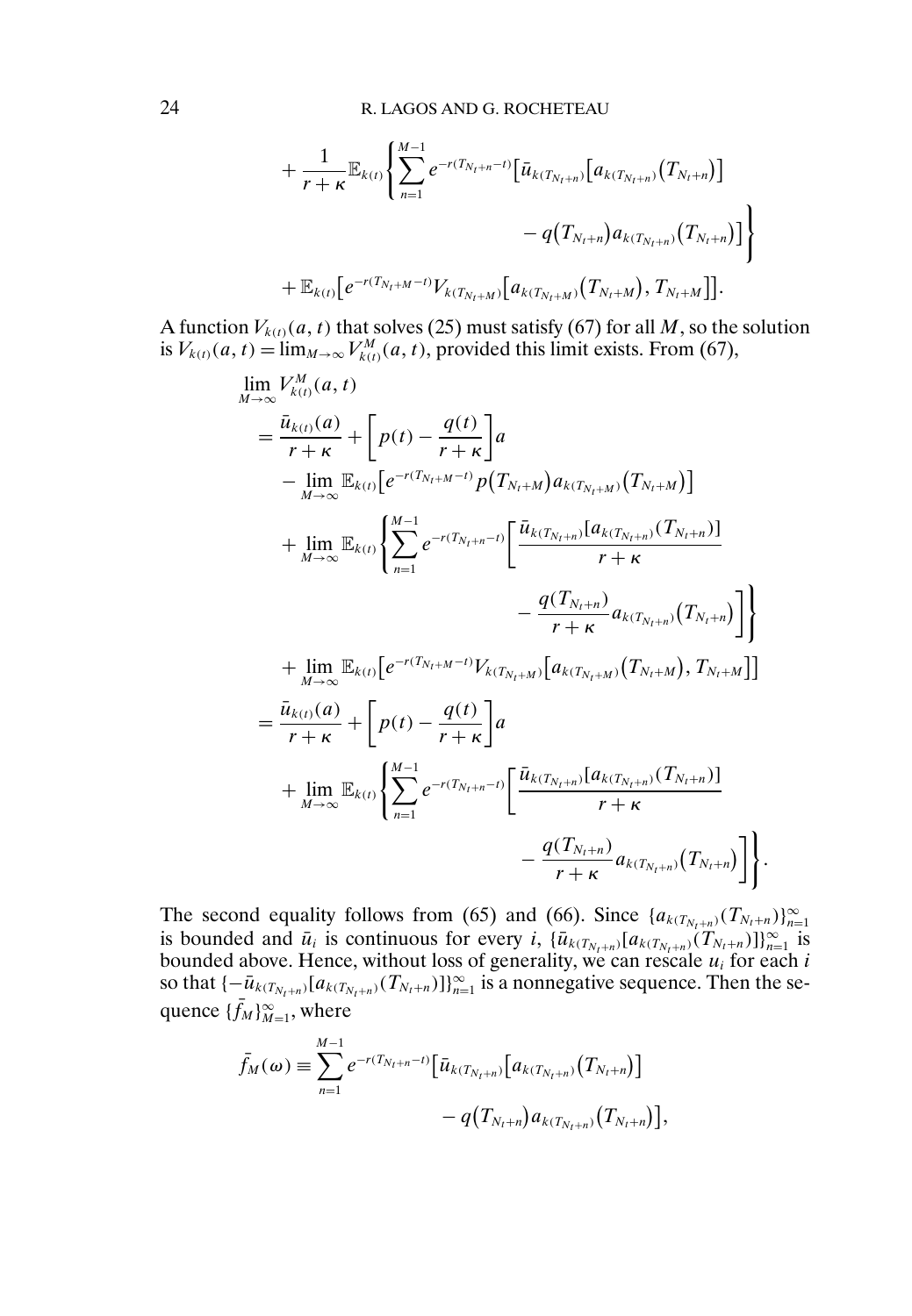is a nonincreasing sequence and hence it has a limit,  $\lim_{M\to\infty} f_M$ , which could be  $-\infty$ . Since  $\{-\bar{f}_M\}_{M=1}^{\infty}$  is a monotone increasing sequence of measurable functions that converge pointwise to  $-\lim_{M\to\infty} \bar{f}_M$ , by the monotone convergence theorem (e.g., Theorem 7.8 in Stokey and Lucas (1989)), we have  $\lim_{M\to\infty} \mathbb{E}_{k(t)}[\bar{f}_M] = \mathbb{E}_{k(t)}[\lim_{M\to\infty} \bar{f}_M] = (r+\kappa)K_{k(t)}(t)$  and, therefore, for every  $k(t) \in \mathbb{X}$ ,

$$
\lim_{M \to \infty} V_{k(t)}^M(a, t) = \frac{\bar{u}_{k(t)}(a)}{r + \kappa} + \left[ p(t) - \frac{q(t)}{r + \kappa} \right] a + K_{k(t)}(t) = V_{k(t)}^*(a, t).
$$

This concludes the proof. *Q.E.D.* 

Lemma 8 establishes a version of Bellman's principle of optimality for the economy we analyze: Part (i) shows that  $V_{k(t)}^*(a, t)$ , the maximum value of the investor's problem given in (60), satisfies the functional equation (1) with asset holdings and fees given by (2) (which is equivalent to the functional equation (25)). Part (ii) establishes that the asset plan that solves (60) is an optimal plan implied by the functional equation (1) when this functional equation is evaluated at  $V_{k(t)}^*(a, t)$ . Part (iii) is a partial converse of part (ii): it proves that the asset plan that is optimal according to the functional equation (25) and that satisfies the boundedness condition (65) is the same asset plan that achieves the maximum of (60). Part (iv) is a partial converse of part (i): it shows that  $V_{k(t)}^*(a, t)$  is the only solution of the functional equation (25) that satisfies the boundedness condition (66).

## APPENDIX E: RELATED LITERATURE

In this appendix we draw connections to some related literature.

#### E.1. *Search Models of Over-the-Counter Markets*

Traders who operate in markets with OTC-style frictions will seek to mitigate these trading frictions by adjusting their asset positions so as to reduce their trading needs. Our analysis has shown that this is a critical aspect of investor behavior in illiquid markets. To illustrate this point, in this section we derive the main predictions of a version of DGP's model and contrast them with those of a special case of our formulation. This comparison will underscore the fact that the type of "liquidity hedging" that we have identified—and that only becomes possible with unrestricted asset holdings—generates new insights on how trading frictions shape the various dimensions of market liquidity, alters the empirical predictions of the theory, and leads to a different assessment of their normative implications.

We will contrast the empirical predictions of DGP's model with those of a special case of our model with  $\mathbb{X} = \{1, 2\}$  and  $u_i(a) = \varepsilon_i a^{1-\sigma}/(1-\sigma)$  for  $i \in \mathbb{X}$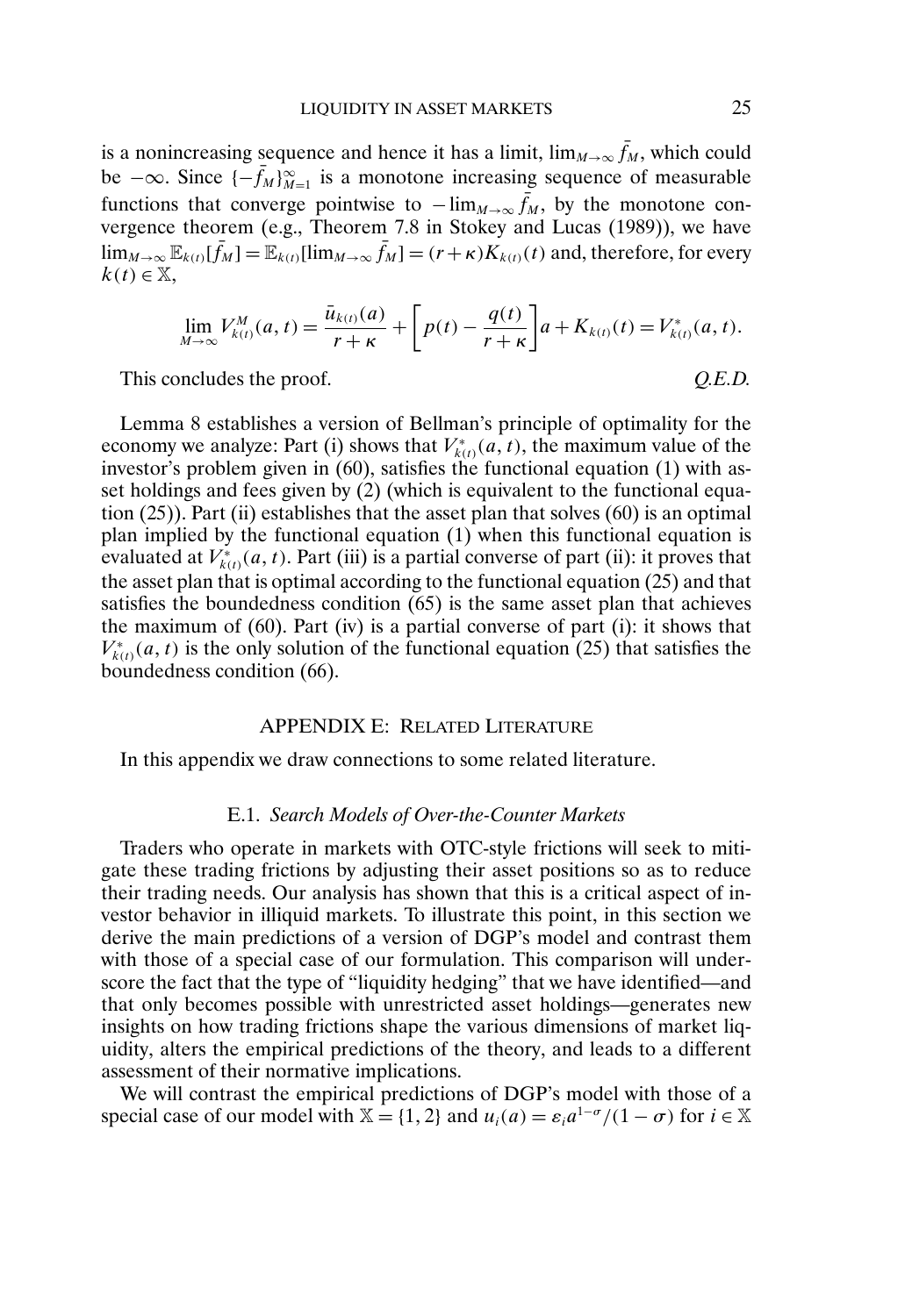and  $\sigma > 0$ . We focus on the version of DGP's model with no interinvestor meetings (e.g., the version that DGP use in their Theorem 4 and part (i) of Theorem 6). DGP restricted  $a \in \{0, 1\}$ , and let  $u_{ii}$  denote the flow utility of an investor with asset position  $i \in \{0, 1\}$  and preference type  $j \in \{0, 1\}$ .<sup>30</sup> DGP assumed  $u_{00} = u_{01} = 0$ , so for comparison purposes, we do the same hereafter. To simplify the notation, in both models we let  $\pi$  denote the steady-state fraction of investors with high valuation.31

### *Price*

Since asset holdings are indivisible in DGP, equilibrium in the interdealer market requires investors who are on the long side of the market to be indifferent between trading and not trading. It is easy to show that in steady state, investors who want to sell are on the short side if and only if  $A < \pi$ . The equilibrium price in the interdealer market is

(68) 
$$
p = \begin{cases} \frac{1}{r} \frac{(r+\kappa)u_{11} + \delta \bar{u}}{r+\kappa+\delta} & \text{if } A < \pi, \\ \frac{1}{r} \frac{(r+\kappa)u_{10} + \delta \bar{u}}{r+\kappa+\delta} & \text{if } \pi < A, \end{cases}
$$

where  $\bar{u} \equiv \pi_1 u_{11} + \pi_0 u_{10}.$ <sup>32</sup>

The asset holding restrictions in DGP are also the reason why the asset price in their theory is independent of the stock of assets, A, for any  $A < \pi$  and for any  $A > \pi$ , with a discontinuity at  $A = \pi$ . In contrast, the asset price in our model is smooth and decreasing in A. For example, in the special case of our model that we are considering in this section,  $p = (\sum_i \pi_i \bar{\varepsilon}_i^{1/\sigma})^{\sigma} / r A^{\sigma}$ .<sup>33</sup> The behavior of the asset price in response to changes in the trading frictions in DGP depends critically on the level of A. From (68), p is increasing in  $\alpha$ (decreasing in  $\eta$ ) if  $A < \pi$ , but decreasing in  $\alpha$  (increasing in  $\eta$ ) if  $A > \pi$ . In contrast, with unrestricted asset holdings these extensive-margin considerations are irrelevant to assess the impact of trading frictions on the asset price (recall Proposition 5).

<sup>&</sup>lt;sup>30</sup>DGP stated their restriction on asset holdings as  $a \in [0, 1]$  but only studied equilibria in which agents hold either 0 or 1 unit of the asset, which is effectively equivalent to imposing the restriction  $a \in \{0, 1\}.$ 

<sup>31&</sup>quot;High valuation" corresponds to the index 2 in our formulation and 1 in DGP.

<sup>&</sup>lt;sup>32</sup>If  $A = \pi$ ,  $p \in \left[\frac{(r+\kappa)u_{10}+\delta\bar{u}}{r(r+\kappa+\delta)}\right]$ ,  $\frac{(r+\kappa)u_{11}+\delta\bar{u}}{r(r+\kappa+\delta)}$  and the equilibrium price in the interdealer market is indeterminate.

<sup>&</sup>lt;sup>33</sup>Notice that we obtain DGP's formulation with  $A < \pi$  as a special case of ours when  $\sigma \rightarrow 0$ .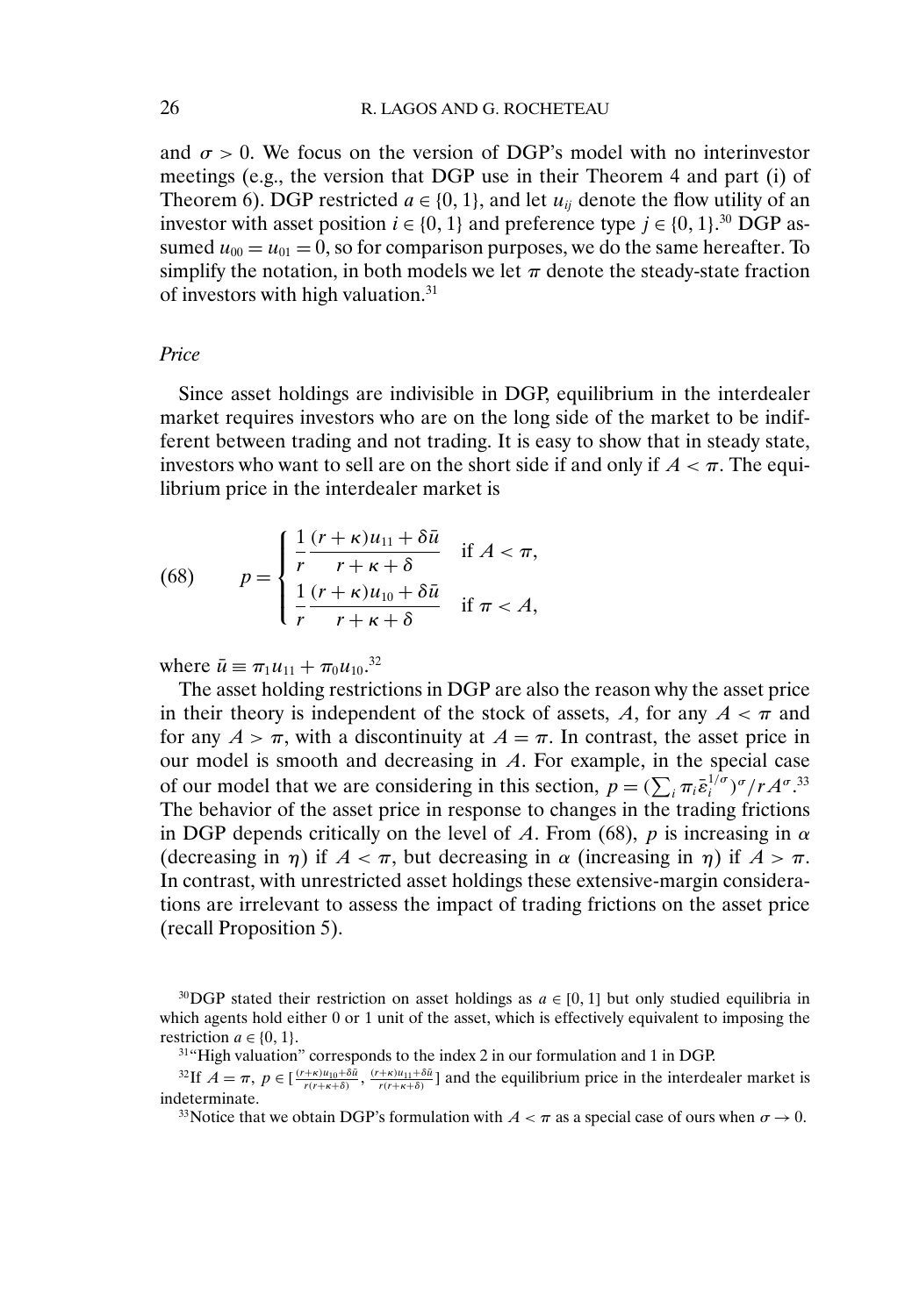*Trade Volume*

Trade volume is

$$
\mathcal{V} = \alpha \frac{\delta \pi (1 - \pi)}{\alpha + \delta} \frac{(\bar{\varepsilon}_2)^{1/\sigma} - (\bar{\varepsilon}_1)^{1/\sigma}}{\pi (\bar{\varepsilon}_2)^{1/\sigma} + (1 - \pi)(\bar{\varepsilon}_1)^{1/\sigma}} A
$$

in our model and

$$
\mathcal{V}_{\text{DGP}} = \alpha \frac{\delta \pi (1 - \pi)}{\alpha + \delta} \min \left\{ \frac{A}{\pi}, \frac{1 - A}{1 - \pi} \right\}
$$

in DGP. The latter is independent of the dealers' bargaining power,  $\eta$ , and of all preference parameters and holding payoffs. In contrast, these parameters are critical determinants of trade volume in our theory, as they influence the investors' choices of asset holdings (the second factor in  $V$ ). Our model predicts that markets in which dealers have less market power will tend to exhibit larger trade volume.<sup>34</sup>

### *Transaction Costs*

DGP's transaction costs can be expressed in terms of the intermediation fees  $\phi_{01}$  and  $\phi_{10}$  that dealers charge investors who want to buy and sell, respectively. The equilibrium spread is  $s = \eta (u_{11} - u_{10})/(r + \kappa + \delta).^{35}$  Conditional on having contacted an investor, the expected intermediation fee that accrues to a dealer in DGP is  $\Phi_{\text{DGP}} = \frac{\delta \pi (1-\pi)}{\alpha+\delta} \min\{\frac{A}{\pi}, \frac{1-A}{1-\pi}\}$ s. This key determinant of dealers' incentives to make markets is decreasing in the investors' contact rate with dealers,  $\alpha$ , and increasing in the dealers' bargaining power,  $\eta$ . In contrast, as we have shown analytically in Proposition 4, in our model with no restrictions on asset holdings it is natural for the average fee to be nonmonotonic in  $\alpha$ and  $\eta$ . Our theory suggests that this nonmonotonicity can be important. From an applied standpoint, it can help explain how OTC markets have reacted to recent changes in their market structure (see Lagos and Rocheteau (2006)).

<sup>34</sup>Apart from these qualitative differences, the theory with unrestricted portfolios also has different quantitative implications for the relationship between trade volume and trading frictions. For example, DGP's model has a sharp empirical implication: the elasticity of trade volume with respect to trading frictions equals  $\frac{\delta}{\alpha+\delta} \in (0, 1)$ . In contrast, in the model with unrestricted asset holdings, the corresponding elasticity is larger by an amount that equals the elasticity of  $(a_2 - a_1)$ with respect to  $\alpha$ —which is positive, capturing the notion that each investor wishes to conduct a larger trade when frictions are reduced.

 $35$ Since asset holdings in DGP are restricted to lie in  $\{0, 1\}$ , every trade is of size 1 and hence  $\phi_{01} + \phi_{10} = s$ . In addition, the indivisibility assumption implies that dealers either charge a fee on asset sales or on asset purchases, but not both. Specifically, if  $A < \pi$ , then  $\phi_{01} = 0$  and investors only pay a fee  $\phi_{10} = s$  when they sell. Conversely, if  $\pi < A$ ,  $\phi_{10} = 0$  and investors only pay a fee  $\phi_{01} = s$  when they buy.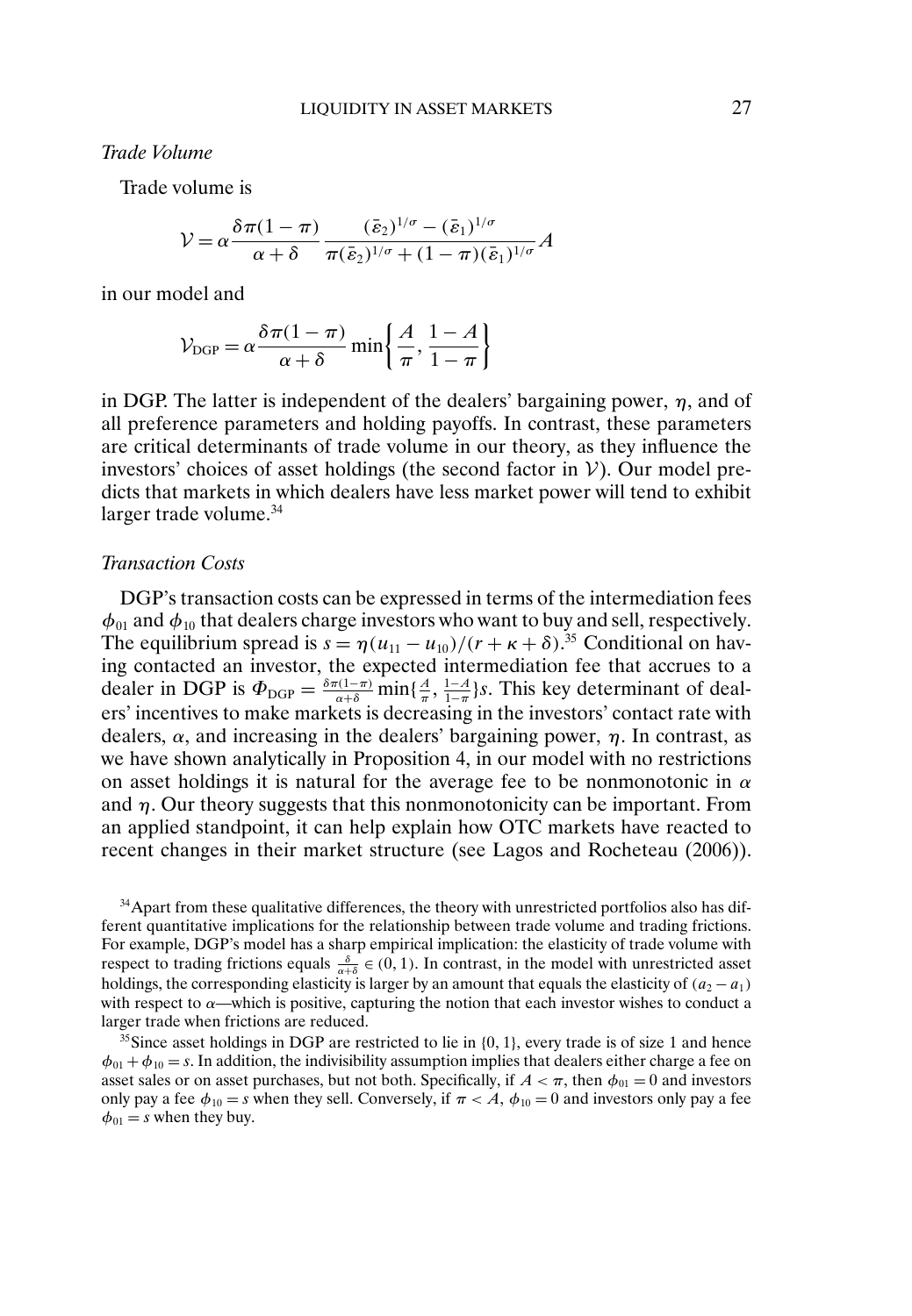From a theoretical standpoint, it can be shown to generate self-fulfilling liquidity shortages in markets with free entry of dealers (see Proposition 8 in Lagos and Rocheteau (2008)).36

Another key difference with DGP is the fact that since the equilibrium in the model with unrestricted portfolios implies a nondegenerate distribution of trade sizes, our theory has predictions for the relationship between transaction costs and transaction sizes. As we showed in Lemma 4, transaction costs are increasing in the size of the transaction. Thus, if  $a_i - a_j > a_i - a_k > 0$ , then the effective price at which the investor buys is  $\hat{p}_{ji} > \hat{p}_{ki}$ , that is, he effectively pays higher prices when he conducts larger purchases. Conversely,  $\hat{p}_{ii} < \hat{p}_{ki}$  if  $a_i - a_j < a_i - a_k < 0$ , that is, he effectively receives lower prices when he conducts larger sales. In other words, the theory with unrestricted asset holdings naturally generates instances of *price concession*, which are commonplace in OTC markets.<sup>37</sup>

## *Trading Delays*

DGP endogenized trading delays by allowing a single monopolist dealer to choose search intensity once and for all at the beginning of time. Free entry of competing dealers or market-makers is a feature of most OTC markets; however, the implications of this microstructure have not yet been explored in the literature. We find that allowing for free entry of dealers is a natural way to endogenize trading delays and the amount of liquidity supplied by dealers, and that it provides an important channel through which changes in market conditions affect transaction costs and trade volume. In addition, the interaction between free entry and unrestricted asset holdings leads to a natural kind of strategic complementarity that can help rationalize self-fulfilling liquidity shortages in markets with OTC-style frictions (see Proposition 8 in Lagos and Rocheteau (2008)).

#### *Welfare*

The equilibrium allocation is always constrained to be efficient in the baseline model of DGP—regardless of the value of  $\eta$ —which stands in contrast to the finding we report in Proposition 2 in Lagos and Rocheteau (2008). The reason is that in our model investors choose asset holdings, while this intensive

<sup>&</sup>lt;sup>36</sup>The spread, s, is decreasing in  $\alpha$  and increasing in  $\eta$  in this version of DGP with no interinvestor meetings. One can also verify that the average effective spread weighted by the sizes of each trade and expressed as a proportion of the price is also decreasing in  $\alpha$  and increasing in  $\eta$ . The behavior of this measure of the marketwide spread (i.e., (38) in Lagos and Rocheteau (2006)) is much more complicated in our model, where the investors' expected holding payoffs, their individual asset demands, the asset price, and the whole distribution of asset holdings change in response to a change in  $\alpha$ . Our numerical work, some of which we have reported in Lagos and Rocheteau (2006), is in accordance with the predictions of DGP.

<sup>37</sup>See Section 4.3 in Harris (2003).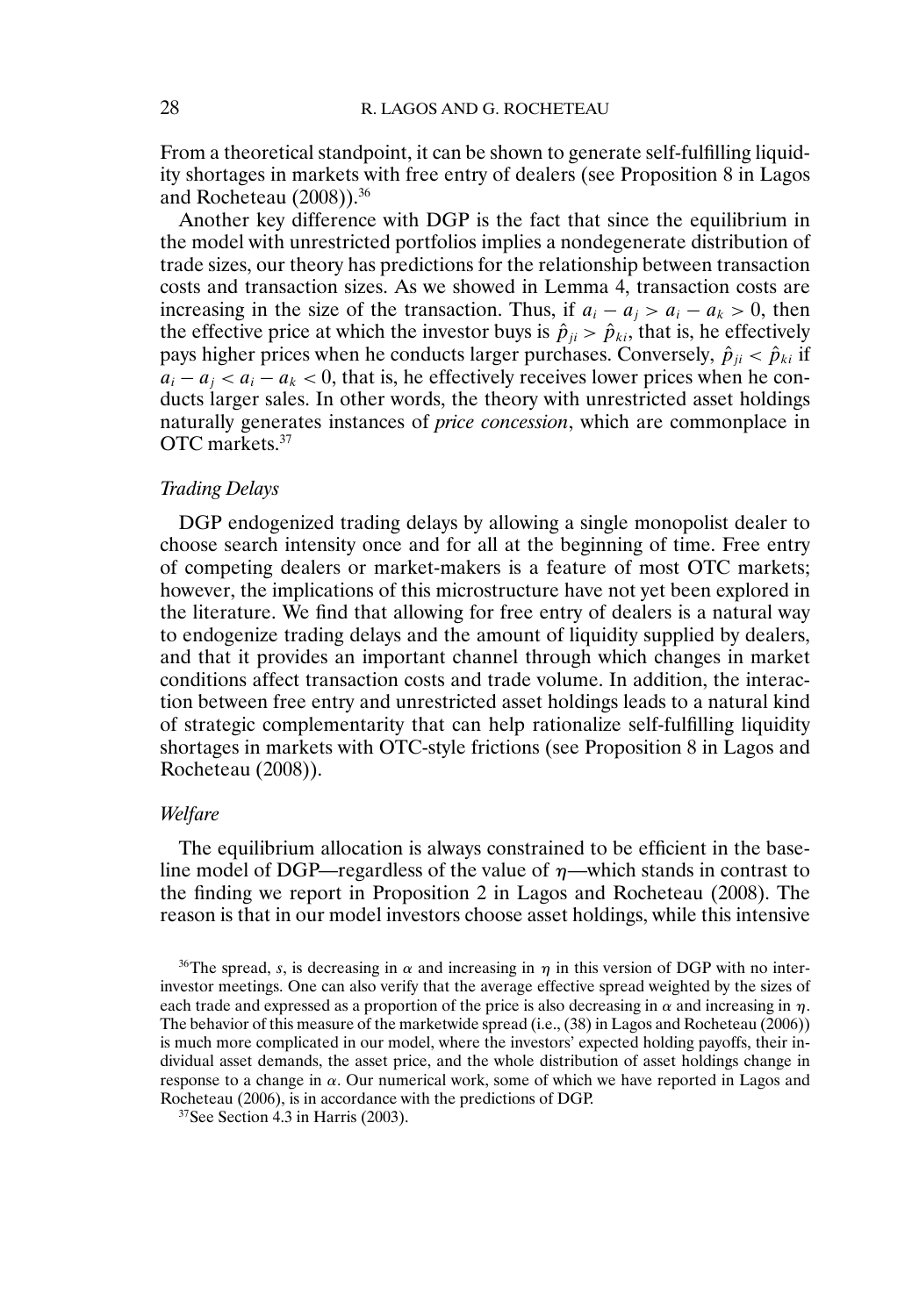margin is absent in DGP. For the same reason, the inefficiency result we find in the context of the model with free entry also has no counterpart in DGP.

A paper that is closely related to ours is an independent contribution by Gârleanu (2008), which studied the asset pricing and volume implications of infrequent (Poisson) trading opportunities. Some of our findings are similar: he also finds that under certain conditions (e.g., a mean-reversion property of preference shocks), investors take more extreme positions when trading delays are short. Also, Gârleanu stressed that the asset price is not affected by the trading frictions—which is true in our model for a particular specification of the utility function (Proposition 5). In terms of differences, trades in Gârleanu (2008) are not intermediated by dealers, so he could not consider the implications of trading delays for transaction costs and dealers' incentives to provide liquidity, which are at the center of our analysis. Also, Gârleanu (2008) formalized the investors' motive for holding the asset by developing the "hedging needs" motive we mentioned in footnote 4. Despite the differences in the formulations, some of our results on the effects of  $\alpha$  on trade volume are remarkably similar.<sup>38</sup>

## E.2. *Search Models of Money*

Here we discuss the relationship between our theory and the searchtheoretic literature on monetary exchange. In contrast to the monetary literature, our model does not have fiat money as an asset and it does not aim to explain the use or emergence of a medium of exchange. However, it shares a common objective with modern monetary theory, which is to endogenize some relevant dimensions of "liquidity." We organize the comparison around four types of results.

### *Endogenous Distribution of Asset Holdings*

Because of idiosyncratic (trading) shocks, under incomplete markets, our model generates a nondegenerate distribution of wealth as in Green and Zhou (2002) and Molico (2006), but also Aiyagari (1994). The trading mechanism in our model is closer to the one in Molico: the asset is traded in bilateral matches and the transaction price is determined through bargaining. In terms of the methodology, both Aiyagari (1994) and Molico (2006) solved their models numerically. The model of Green and Zhou (2002) is closer to our analysis in that they can characterize the equilibrium and its distribution of money holdings analytically. Moreover, like us, they do not restrict their analysis to stationary equilibria. The pricing mechanism is different (Green and Zhou considered a double auction).

<sup>38</sup>See the discussion around Proposition 6 in online Appendix B for details.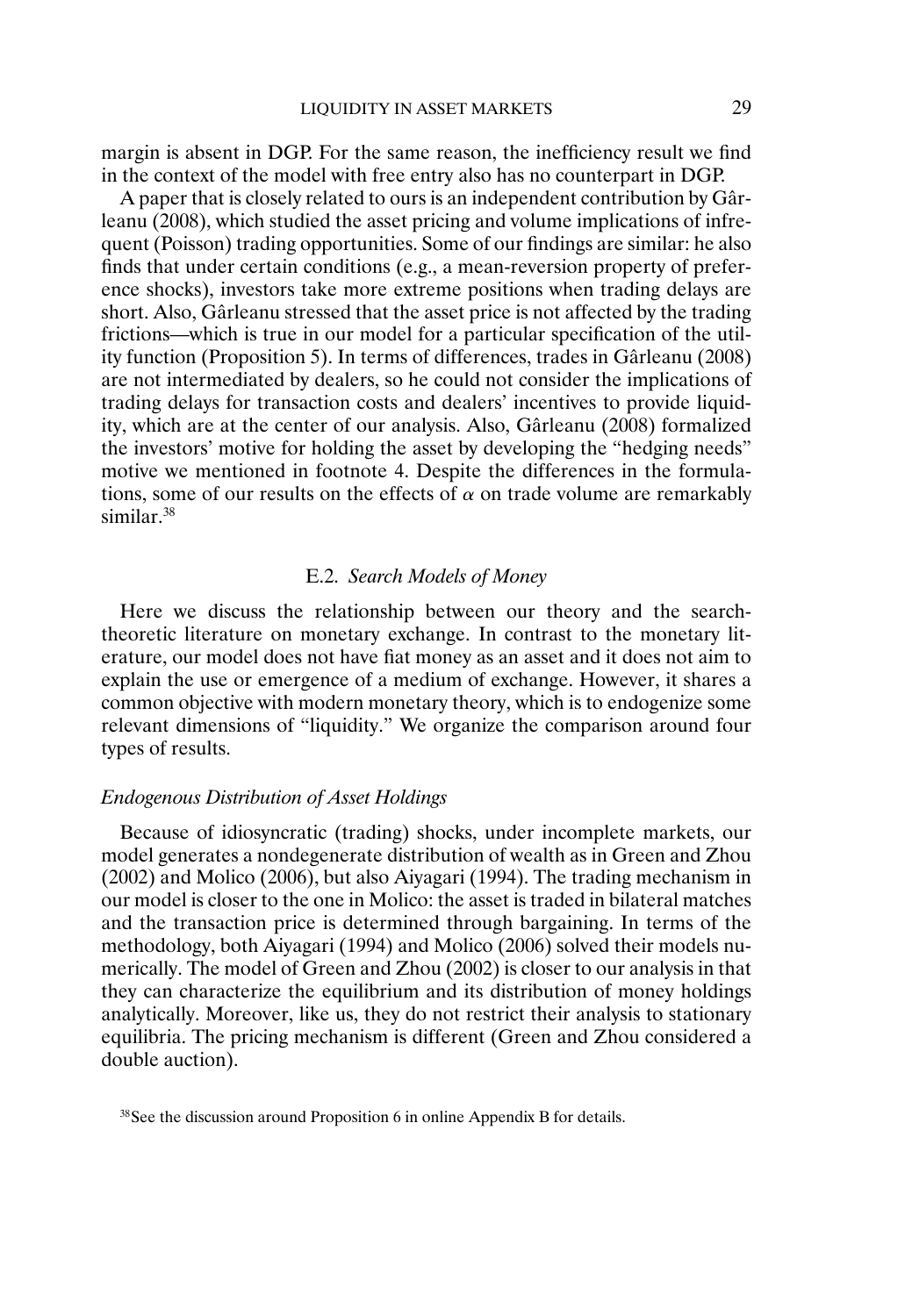## *Bargaining and the Distribution of Prices*

A key insight of our model is that the intermediation fee depends on the (endogenous) asset position of the investor. Similarly, in monetary search models with bargaining, the transaction price depends on the traders' money balances. This dependence occurs through (at least) two channels. First, the buyer can be constrained by his money balances. This mechanism is present even in models with a degenerate distribution of money balances, such as Shi (1997) and Lagos and Wright (2005). Second, the money holdings of an agent affect his marginal utility of wealth and, hence, the terms of trade. These two effects are absent from our model, since our investors never face binding borrowing constraints and the marginal utility of wealth is normalized to one due to the quasi-linear preferences. An investor's asset holdings influence the outcome of the bargaining in our model because this asset position determines the size of the gains from trade that will be generated for readjusting the investor's asset holdings.

## *Uniqueness of the Equilibrium*

The equilibrium (not just the steady state) is unique in our model. In contrast, the model of fiat money of Green and Zhou can display multiple equilibria. This indeterminacy is a general feature of models of fiat money. Even in models with a degenerate distribution of money balances (e.g., Lagos and Wright (2005)), the equilibrium is typically not unique, unless one restricts attention to steady-state monetary equilibria. Models of monetary exchange consider environments where the asset being traded is fiat money, whose value emerges endogenously when it is valued as a medium of exchange that mitigates a double coincidence of wants problem. In contrast, in our model and the rest of the literature that deals with the trading process in OTC markets, the asset being traded is not used to facilitate trades; it is valued for its intrinsic characteristics (e.g., dividend flow).

### *Endogenous Trading Delays and Multiple Equilibria*

In our model, the multiplicity of steady-state equilibria with dealer entry arises from complementarities between investors' asset demands and dealers' entry decisions. If more dealers participate in the market, it is easier for investors to readjust their asset holdings, which induces them to take more extreme positions, and this in turn makes it profitable for dealers to enter. Rocheteau and Wright (2005) considered a monetary search model with free entry of sellers and found that the strategic complementarities between the sellers' entry decision and the buyers' demand for real balances generate multiple steady-state equilibria. If buyers accumulate more real balances, the buyer and the seller are able to exploit larger gains from trade, which gives more incentives for sellers to participate in the market. In both models, the multiplicity does not require increasing returns to scale in the matching function